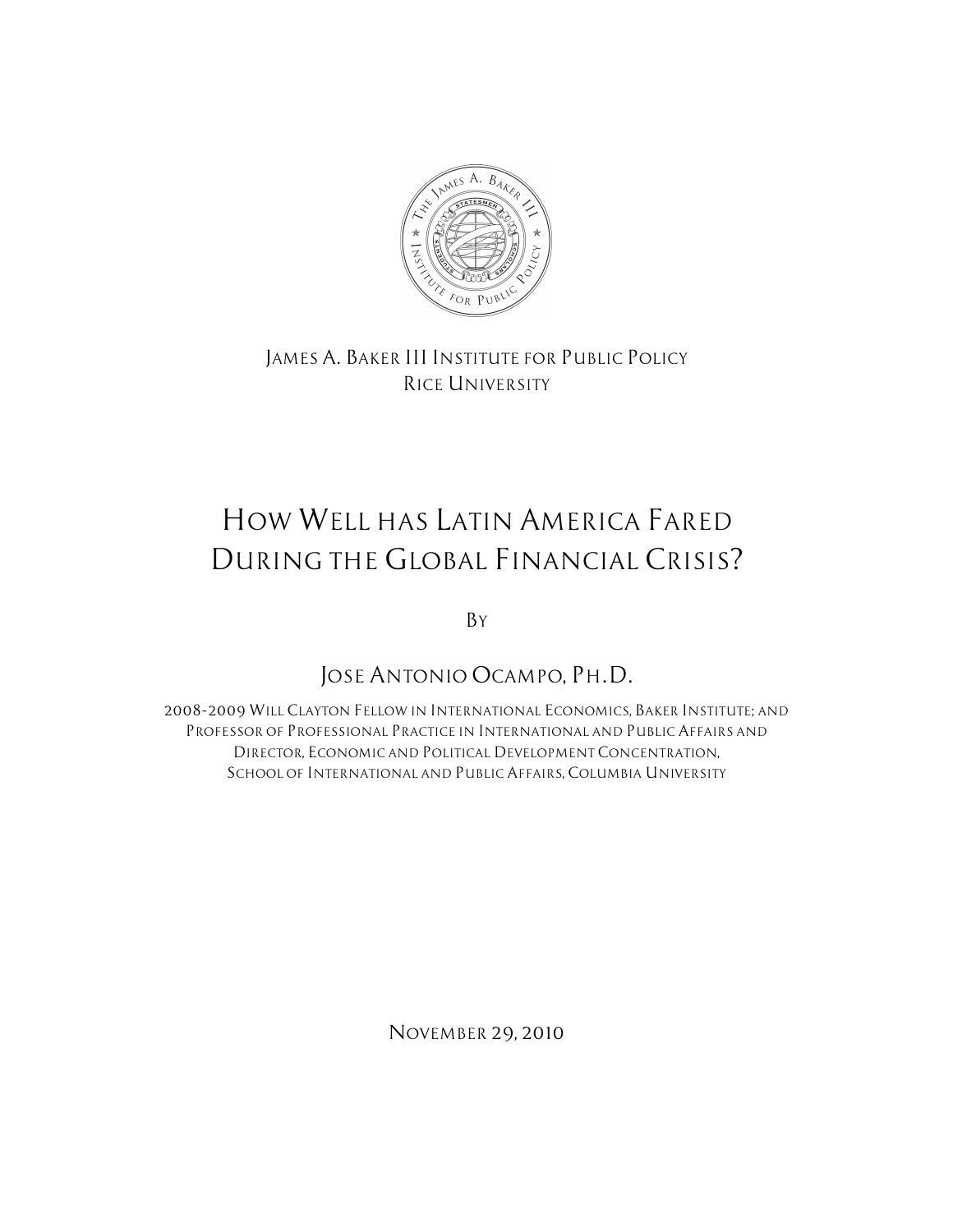*THESE PAPERS WERE WRITTEN BY A RESEARCHER (OR RESEARCHERS) WHO PARTICIPATED IN A BAKER INSTITUTE RESEARCH PROJECT. WHEREVER FEASIBLE, THESE PAPERS ARE REVIEWED BY OUTSIDE EXPERTS BEFORE THEY ARE RELEASED. HOWEVER, THE RESEARCH AND VIEWS EXPRESSED IN THESE PAPERS ARE THOSE OF THE INDIVIDUAL RESEARCHER(S), AND DO NOT NECESSARILY REPRESENT THE VIEWS OF THE JAMES A. BAKER III INSTITUTE FOR PUBLIC POLICY.*

*© 2010 BY THE JAMES A. BAKER III INSTITUTE FOR PUBLIC POLICY OF RICE UNIVERSITY*

*THIS MATERIAL MAY BE QUOTED OR REPRODUCED WITHOUT PRIOR PERMISSION, PROVIDED APPROPRIATE CREDIT IS GIVEN TO THE AUTHOR AND THE JAMES A. BAKER III INSTITUTE FOR PUBLIC POLICY.*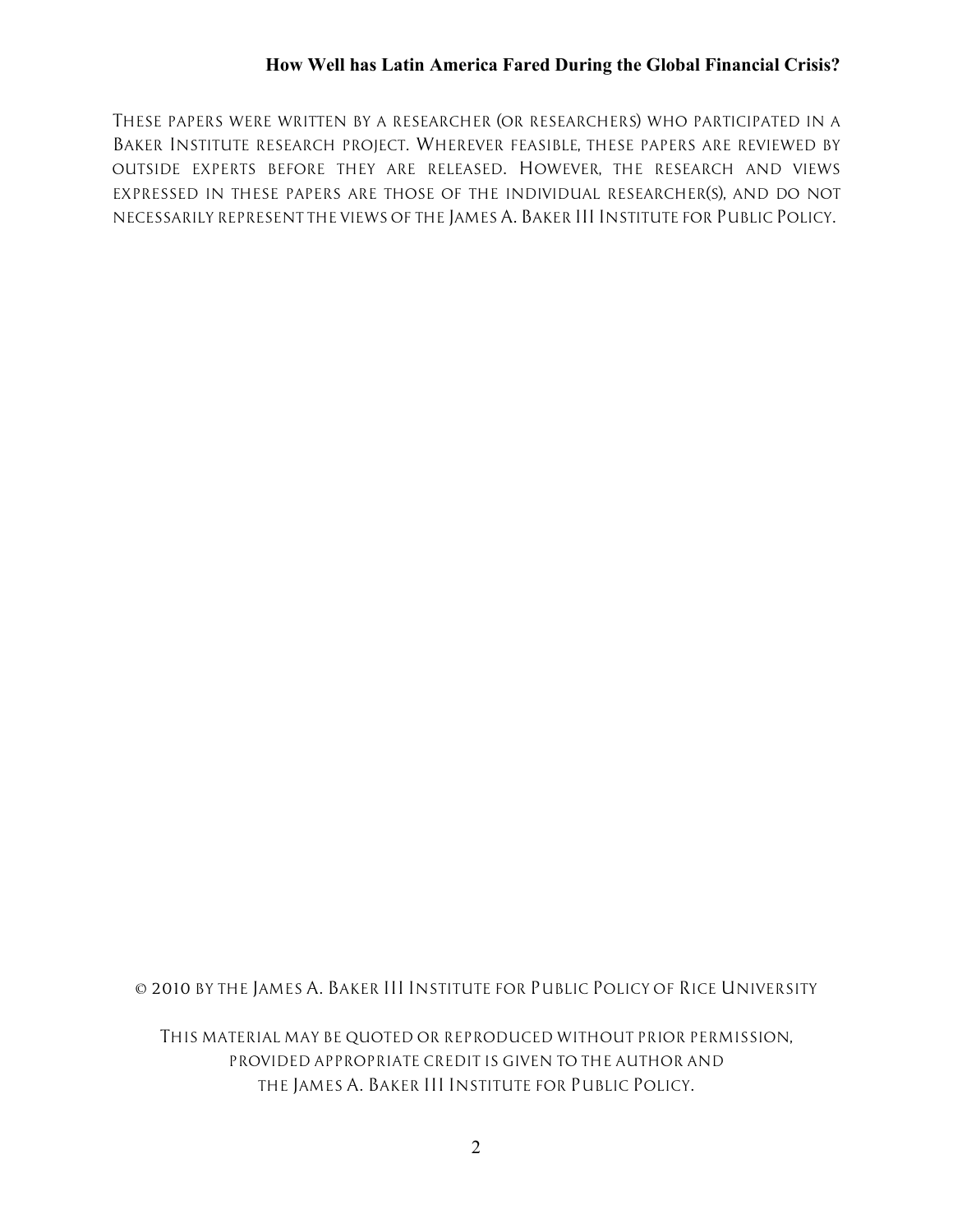## **Introduction**

Has Latin America broken new ground with its performance during the recent global financial crisis and, furthermore, during the recent business cycle? Some level of macroeconomic prudence was certainly present during the recent boom, and the region responded to the recent crisis without the dramatic balance of payment adjustments and banking collapses that were typical in the past. But there seems to be a significant level of complacency among regional governments, international organizations, and some analysts about recent macroeconomic performance. This paper argues that, while there is indeed good news, there is certainly no ground for euphoria. Latin America's recent performance has not been so outstanding or widespread, nor is this performance associated only with the region's own efforts.

Between 2003 and 2007, Latin America experienced its fastest economic growth since the end of the long postwar boom that ended in the mid-1970s. The boom was fairly broad-based and, indeed, stronger in smaller- and medium-sized economies than in the region's two largest economies (Brazil and Mexico), although not spectacular by East Asian standards. In contrast with the post-market-reform period that started in the mid-1980s (and earlier in some Southern Cone countries) its social effects were also favorable. Formal employment grew, unemployment fell, and poverty experienced a rapid decline—a phenomenon enhanced by improved income distribution in several countries. This mix of good economic performance and positive social outcomes is seen as a distinguishing feature of recent Latin American performance (see, for example, Cornia, 2010). Although the recent Latin American boom reflects policy improvements, the growth was also based on an unusual combination of favorable external conditions: booming word trade and world commodity prices, ample access to international financing at historically low costs, and a high level of remittances from migrant workers.<sup>1</sup>

Latin America also escaped the first phase of the global financial crisis: the collapse of U.S. subprime assets in August 2007. Since then, however, external financing became more irregular and risk premiums increased. The growth of remittances also slowed due to reduced employment

<sup>&</sup>lt;sup>1</sup> See an extensive analysis of the boom in IDB (2008), Izquierdo, Romero, and Talvi (2008); and Ocampo (2007).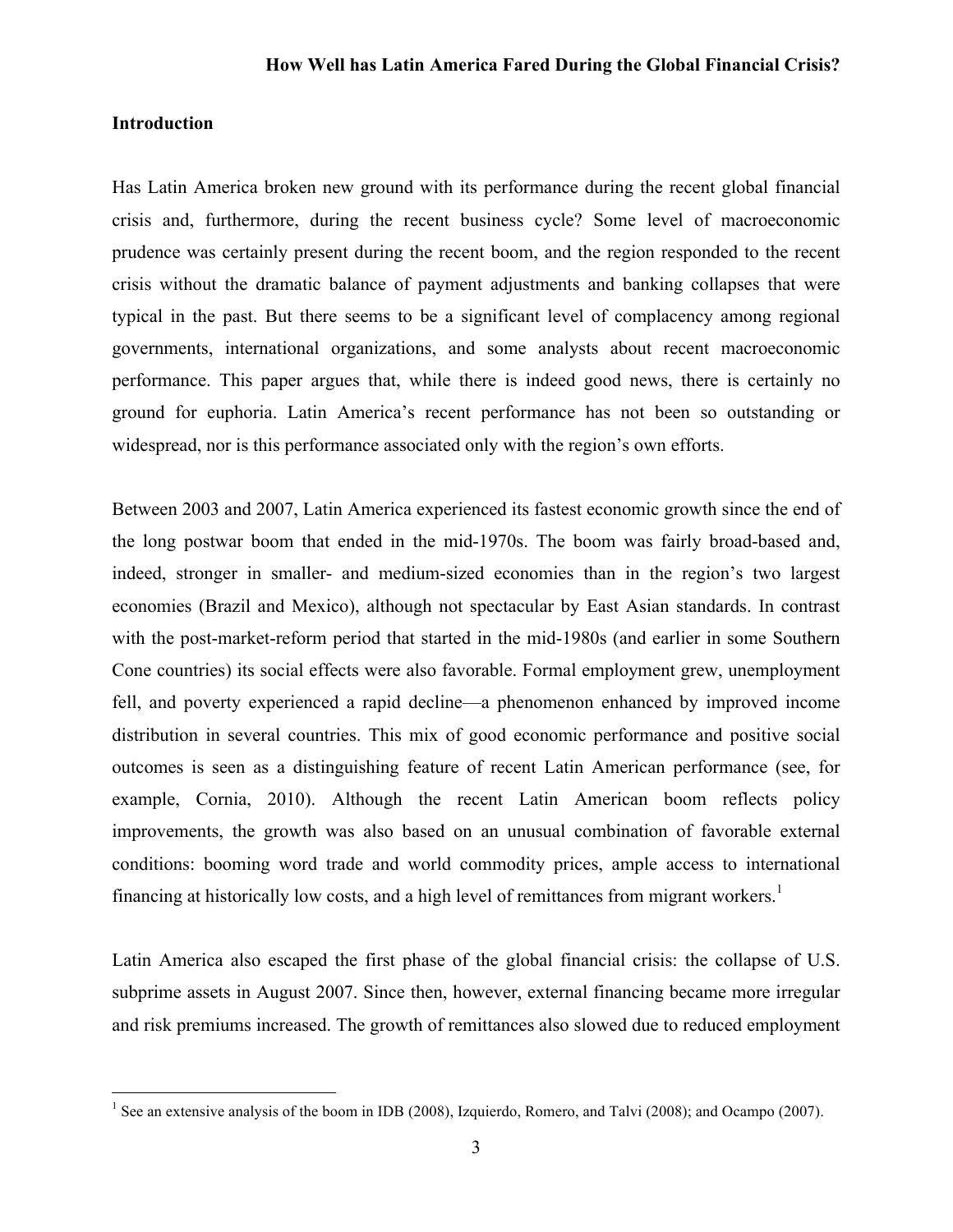opportunities in recipient countries, particularly in the construction sector in the United States.2 However, the persistence of the world commodity price boom until mid-2008, as well as expansionary policies in some cases (notably Brazil), allowed several countries to continue growing through the first semester of 2008. Changes in commodity price trends in mid-2008 may be seen, therefore, as an important turning point. However, the rapid spread of the crisis was unleashed, in Latin America and elsewhere, by the bankruptcy of Lehman Brothers in mid-September 2008, followed by the financial meltdown, global recession, and collapse of international trade.

Latin America then experienced a strong recession—one of the strongest in the developing world, including under this heading the so-called "emerging economies." The external channels of transmission were, however, different from past crises. As the result of significant improvements in external balance sheets during the preceding boom, as well as the series of stimulus and bailout packages in industrialized countries, the financial channels were weaker and shorter in duration than during past crises. Countries enjoyed some space for countercyclical macroeconomic policies. Aggressive expansionary policies in China and the return of the Asian giant's rapid growth rates also accelerated the recovery of commodity prices to historically high levels, particularly in the case of energy and mineral products. In contrast, the collapse of trade volume has strongly affected manufacturing and service exporters through the reduction of world, and particularly U.S., demand. Remittances also had a strong effect on most small countries. The net effect of this mix of external shocks was very uneven. Several South American countries experienced a rapid recovery, amply compensating for the 2009 recession or slowdown, but Mexico and several Central American countries have done less well, and Venezuela continues to be mired in recession as of mid-2010.

This paper looks at the effects of external events and domestic policies on Latin America during the recent global financial crisis and its policy implications. The first section analyzes the channels of transmission and their effects on the region. The second takes a look at policy responses. The third section considers major policy lessons that can be learned from this conjuncture.

 $2^2$  See an analysis of this issue in relation to Mexico in JPMorgan (2008).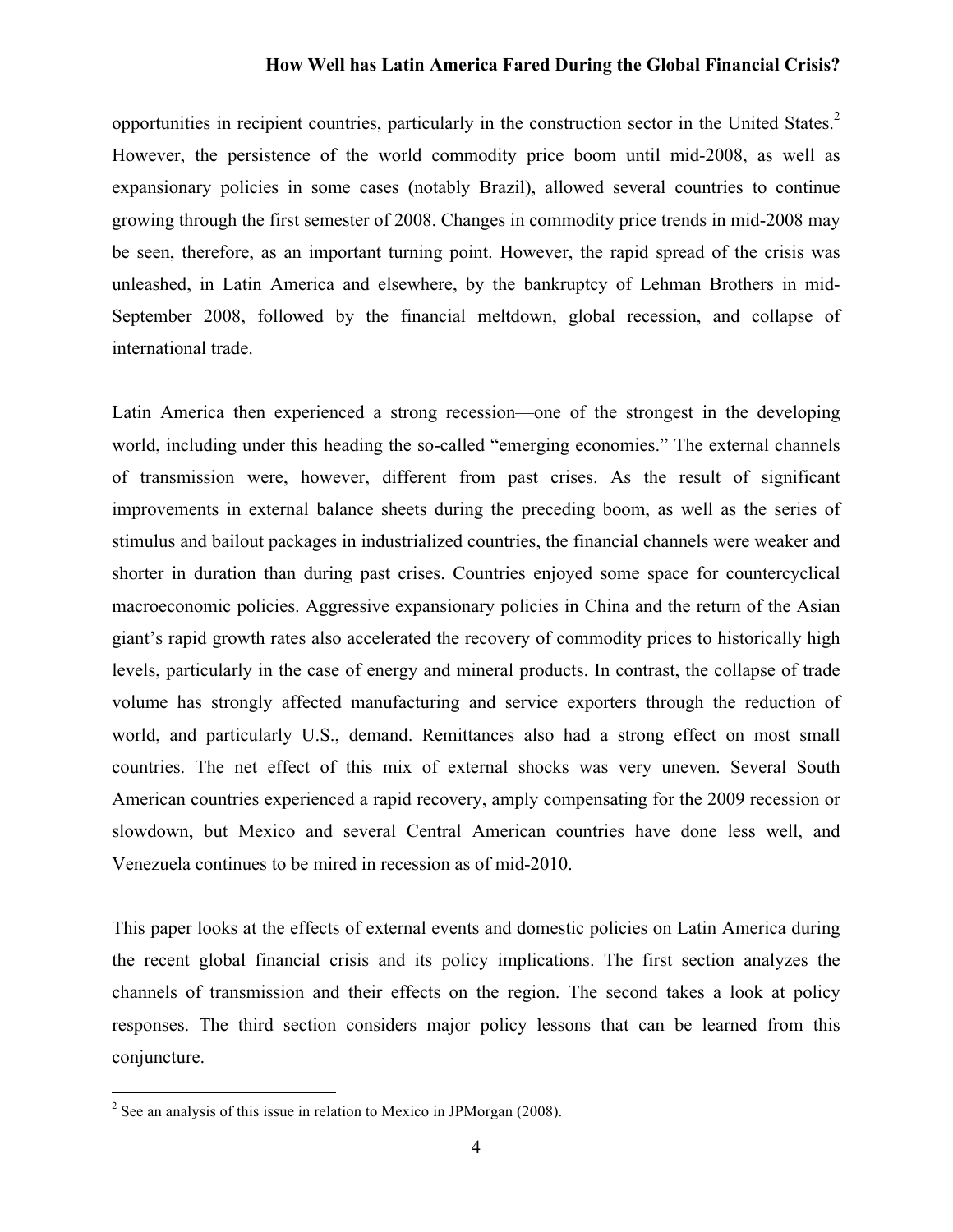## **I. The Impact of the Crisis**

The global financial crisis resulted in a strong recession in Latin America in the last quarter of 2008 and the first quarter of 2009. The initial gross domestic product (GDP) shock was stronger than that of the Organisation for Economic Co-operation and Development (OECD), in absolute terms and, particularly, in relation to rates of growth that prevailed during the boom years (Economic Commission for Latin America and the Caribbean [ECLAC], 2010b, Box I.1). Furthermore, for the year 2009 as a whole, Latin America was second to the transition economies of Central and Eastern Europe and Central Asia in terms of the intensity of the shock (Ocampo et al., 2010; United Nations, 2010). Figure 1 also indicates that this was the worst regional recession since the debt crisis of the 1980s, and the first one since then in which the simple average of the region's GDP growth rates turned negative, indicating that the effects were widespread. In particular, there was a sharp slowdown with respect to the rapid growth rates that had prevailed in Latin America during the 2003-07 boom (seven percentage points).

The magnitude of the initial slowdown or recession and of the recovery was quite diverse across the region.<sup>3</sup> This is reflected in Figure 2, which compares annual GDP per capita growth in Latin American countries for 2009 and 2010 (expected growth rates according to the most recent ECLAC, 2010b, projections, which are slightly less optimistic that those of International Monetary Fund [IMF], 2010b). Overall, a clear North-South difference emerges, with South America faring better than Mexico and Central America. Interestingly, this pattern is in sharp contrast to the previous and longer 1998-2003 shock, during which South America was more strongly affected. But there are also sharp differences within the two subregions: Venezuela, a South American nation, is the worst performer, whereas two countries in the northern part of the region (Dominican Republic and Panama) have done relatively well.

 $3$  See a detailed analysis in ECLAC (2010b) and IMF (2010a).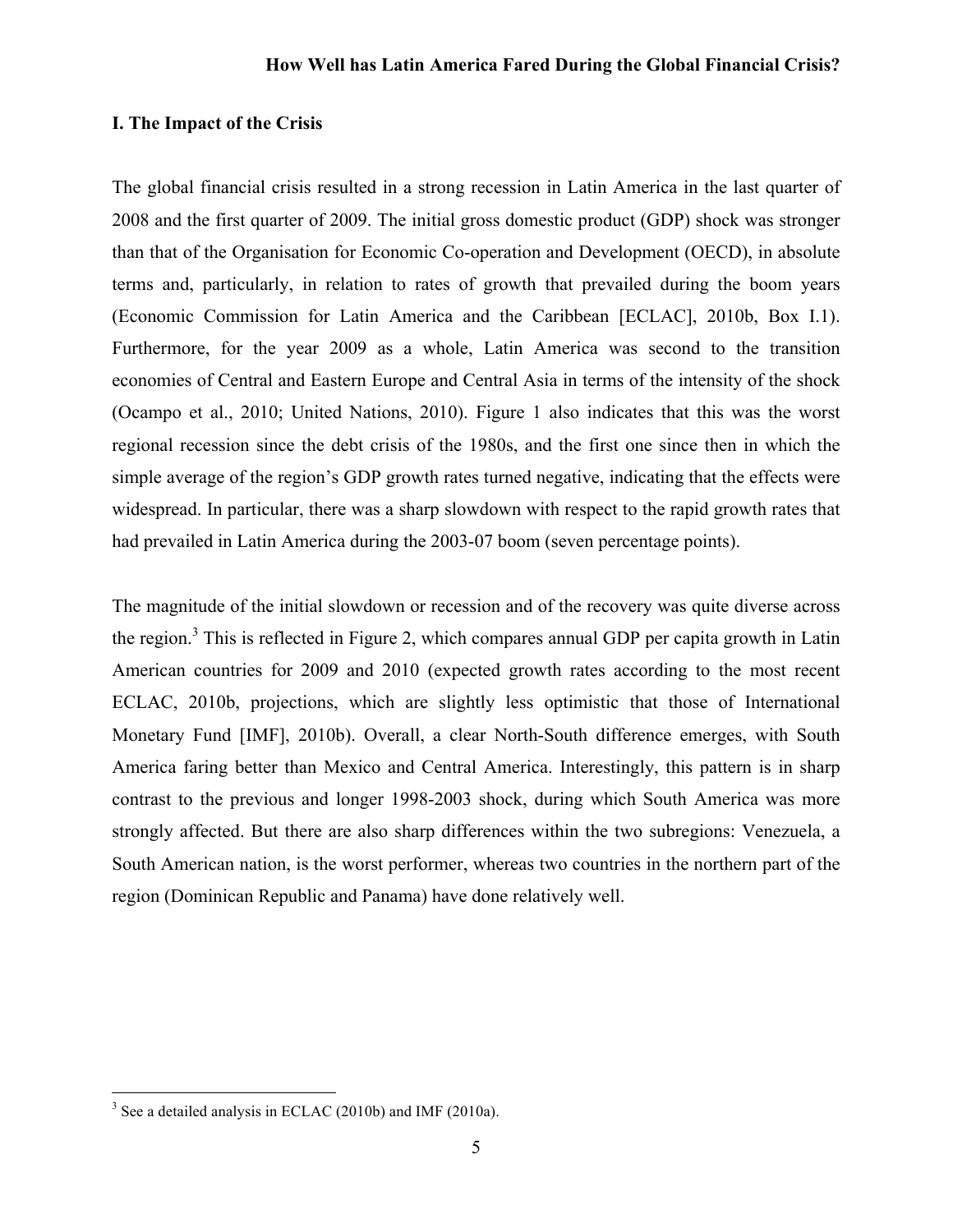

Source: Estimated on the basis of ECLAC data



Source: Estimated on the basis of ECLAC data

The diverse performances partly reflect domestic policies. For instance, the sharp divergence between Brazil and Venezuela can only be explained by domestic factors: an active countercyclical policy in the former, and procyclical policies and a traditional crisis in the latter. In broader terms, improvements in external balance sheets, stronger prudential regulation, and, to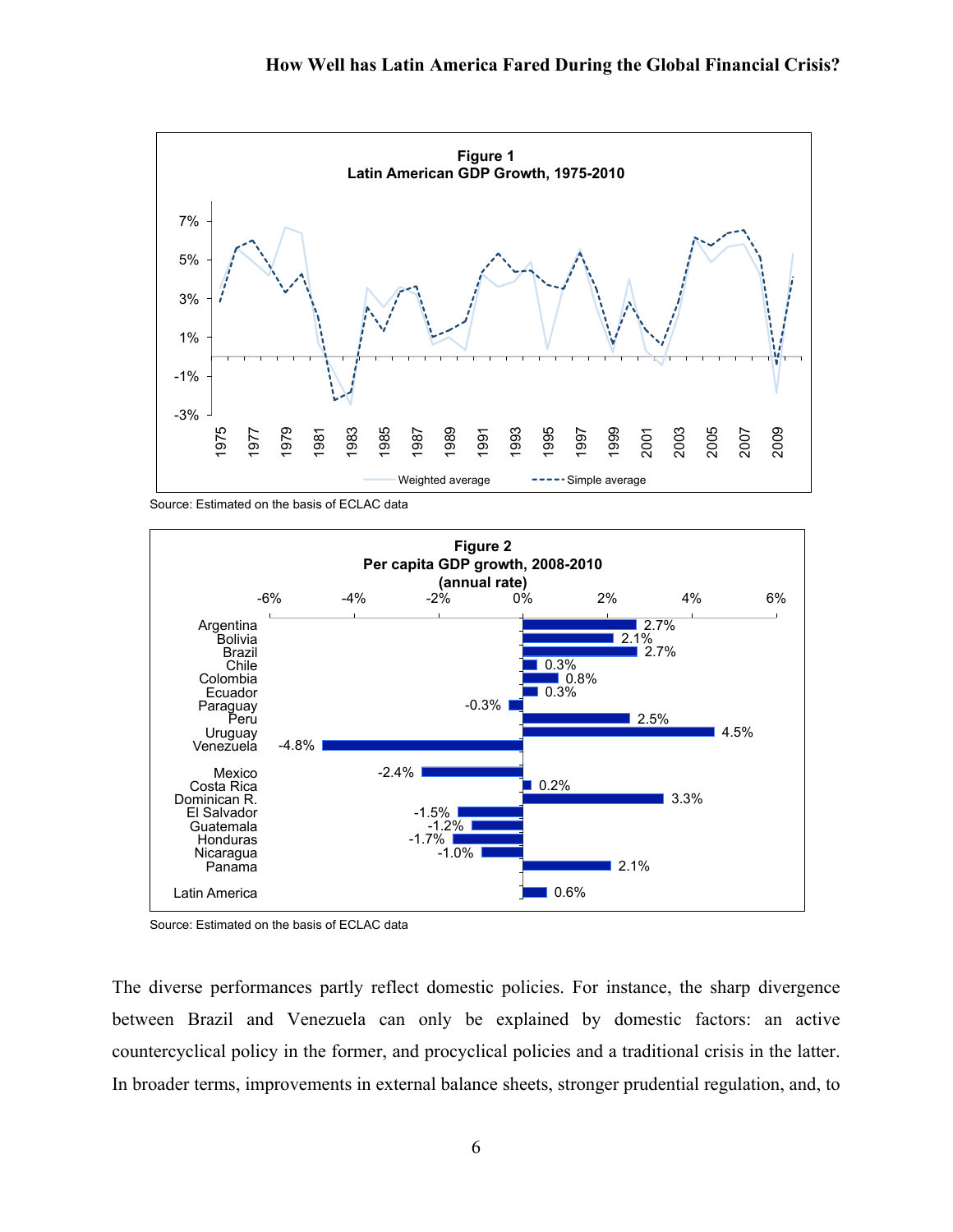a lesser extent, better fiscal accounts during the boom years gave several countries room to maneuver for countercyclical macroeconomic policies (see section II). But external factors also played a fundamental role. This includes specialization patterns, particularly South America's strong dependence on commodities, in an international context in which, as a result of Chinese demand, commodity prices remained relatively high and recovered rapidly after the initial downswing. In financial terms, international factors also played a fundamental role in the strong recovery of international capital markets—though not, it could be added, of bank financing thanks to the massive countercyclical monetary policy and financial bailouts in industrial countries. In this sense, a basic difference between the current crisis and the debt crises of the 1980s, as well as of emerging economies since 1997, is that there is a massive international reaction to contain its effects. The only precedent had been the response to the December 1994 Mexican crisis.

The nature of the transmission channels had, therefore, many novelties. A new, though negative, factor was the sharp contraction of remittances, which came with a lag. The initial contraction was not severe, but by the second and third quarters of 2009, remittances fell at a rate of 17% from the same quarters a year earlier, and 15% for the year as a whole (IDB/MIF, 2010). Its overall regional impact was moderate, but it had substantial effects on smaller countries in Central America that are heavily dependent on remittances, as well as on services (tourism and transportation) that are provided to a large extent to migrants from these countries residing in the United States.

The financial shock was initially severe. Capital inflows were interrupted and risk premiums increased sharply. However, the intensity of this initial turmoil was weaker, and its length was significantly shorter than during previous crises. This is reflected in Figure 3, which shows the evolution of the yields of Latin American bonds during recent years. Spreads increased in mid-2007 as a result of the subprime crises, but the reduction of reference interest rates (10-year U.S. Treasury bonds) brought yields back to initial levels by the year's end. Yields increased sharply in mid-September 2008, during the strongest phase of the global financial meltdown, as was typical of most securities worldwide. There were also massive losses in derivative markets by some Brazilian and Mexican firms. However, yields started to moderate late in 2008 and,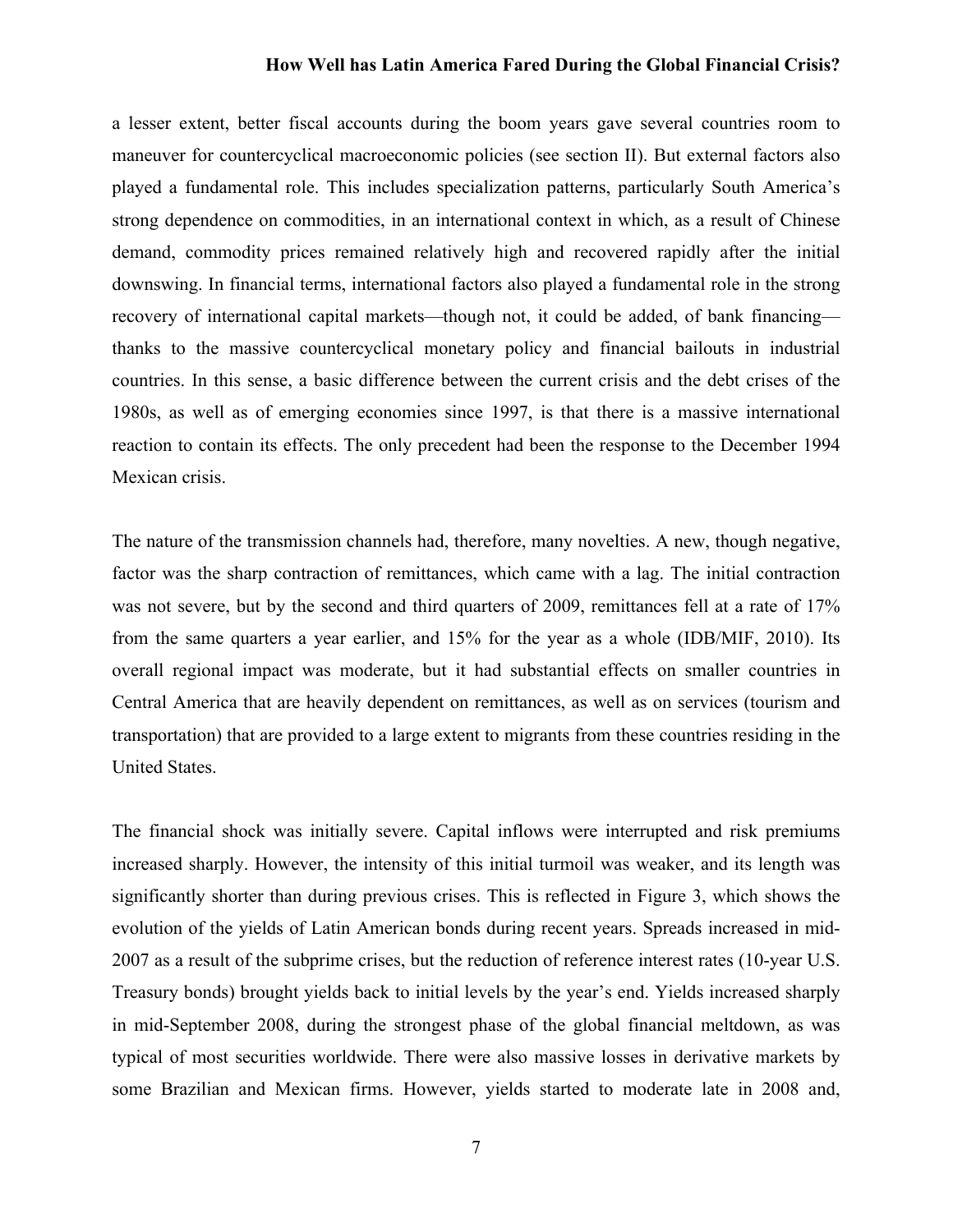particularly, during the second quarter of 2009, and were back to pre-crisis levels about a year after the Lehman collapse. Strictly speaking, this was the result of higher spreads (about 150 to 200 basis points relative to the situation before the subprime crisis of August 2007) that were compensated by lower reference rates. For the seven largest Latin American countries, yields are now *below* pre-crisis levels, with the exception of the two nations where spreads reflect an element of "political risk" (Argentina and Venezuela). Spillovers of the Dubai events of late 2009 and of European turmoil during the first semester of 2010 were negligible.



Source: JPMorgan

There are many other reflections of the early financial recovery.<sup>4</sup> There was a period of very irregular bond issuance after the August 2007 subprime crisis and several months of no issuance starting in mid-2008, which occurred somewhat before the Lehman collapse and may thus reflect the reversal of commodity price trends. However, bond issuance returned in December 2008 and actually has boomed since mid-2009, particularly for corporate issuers. The behavior of Latin American stock exchanges was one of the most (if not the most) favorable in the world during the turmoil: At the worst point in the post-Lehman days, stock prices remained about double (in dollar terms) the levels prior to mid-2004, when the world stock exchange boom took off, and they also recovered, together with other stock markets, starting from the second quarter of 2009. The foreign exchange reserves of the seven largest Latin American economies fell only

 $4$  For a closer analysis of these trends, see Ocampo (2009) and recent analysis of capital flows by ECLAC (2010c).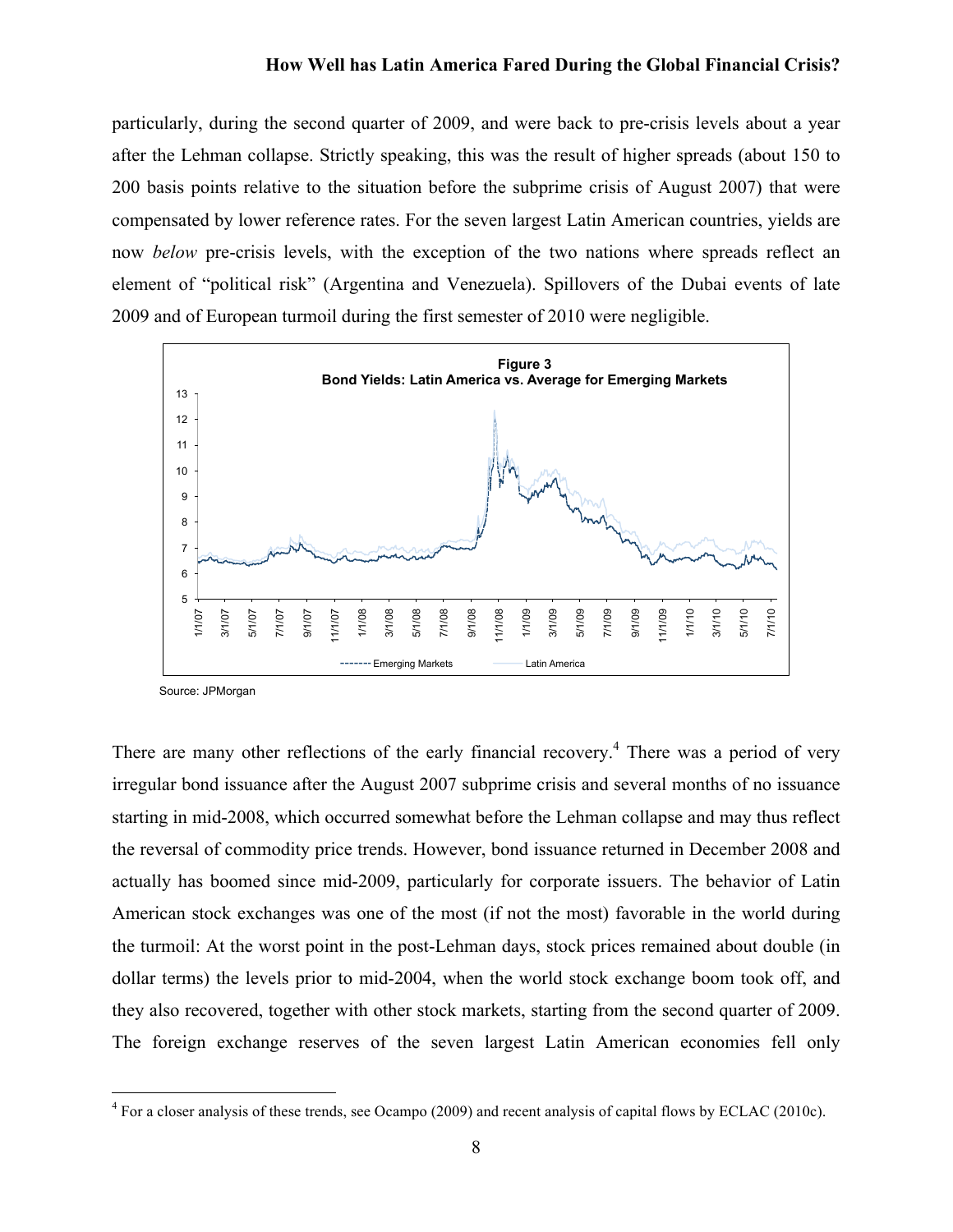minimally during the worst of the crisis (from US\$435 billion in September 2008 to US\$411 billion in February 2009) before starting to increase again rather dynamically, with only one exception (Venezuela). Equally important, and again in sharp contrast with previous crises, there was no single domestic financial meltdown in the region. This cycle of short interruption in flows followed by a strong recovery of external financing was reflected in exchange rate patterns for those economies with more flexible exchange rates.

This allows us to state that, although the source of the hurricane was the industrial countries' financial sector, in strict financial terms this is the least severe crisis that Latin America has endured. This is true not only relative to the debt crisis of the 1980s and the global emerging market crisis of the late twentieth century, but also to the 1930s, where the crisis led to broadbased default.

In terms of international trade, the recent crisis had two peculiar features. First, and again in sharp contrast with the three previous crises (the 1980s, the 1994-95 Mexican crisis, and 1997- 2002), when world trade continued to grow and facilitated recovery through export expansion, this time the trade collapse was dramatic and worldwide in reach. Second, and in contrast to most (or even all) trade crises in history, commodities faired relatively well. As previously indicated, Chinese demand was crucial for this outcome. The early recovery of Latin American trade was also due in part to the ability of Latin America to ride on the Chinese-led recovery of Asian trade and commodity prices.

These patterns are clearly visible in Figures 4 and 5. Figure 4 shows the dramatic collapse of the value of world exports, which decreased by about a third, relative to peak levels reached during the first semester of 2008. Latin America's exports followed the trend, falling just slightly less than the world average. More detailed analysis indicates that Central America did better than Mexico and South America, with Mexico having a stronger contraction in volume and South America in prices (ECLAC, 2010a). The data also indicate that intraregional trade experienced a sharp downturn, again with the partial exception of Central America, and that exports to China from South America were the brightest spot, contracting only slightly during the worst phase of the crisis and facilitating the recovery of Latin American exports thereafter. World exports have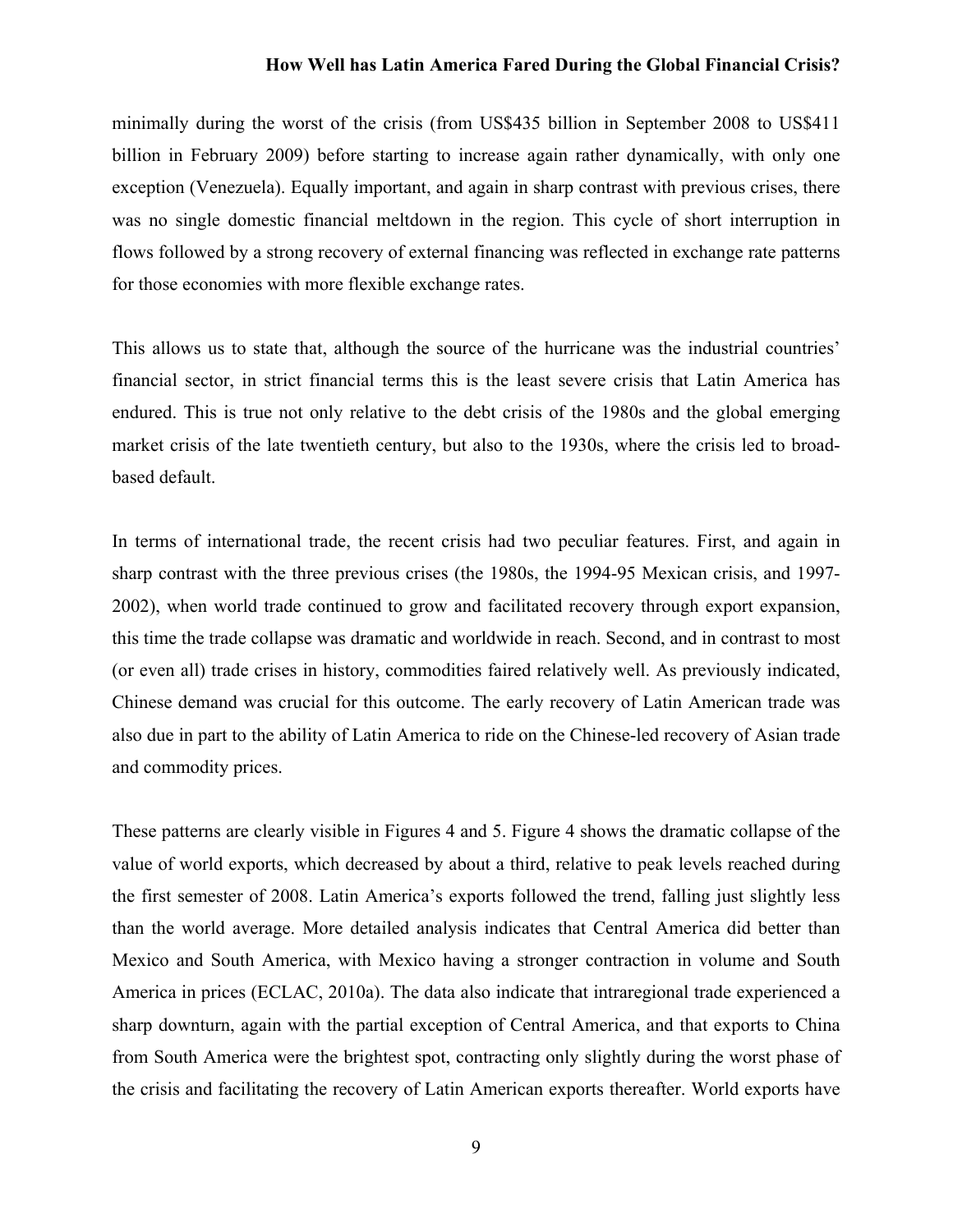recovered since the second semester, with Asia leading the way and Latin America as the second best performer in the world.



Source: Estimated on the basis of data from the CPB Netherlands Bureau for Economic Policy Analysis

Commodity prices have done particularly well. As indicated at the beginning of this paper, this had been an essential feature of the 2004-07 boom, which continued through the first semester of 2008. Figure 5 shows the evolution of real non-oil commodity prices since the 1970s. It shows that there is also a significant difference between agricultural and mineral prices, with oil (not reproduced here) following a pattern similar to that of metals. For agricultural goods, the 2006- 08 boom was only a recovery from the very depressed real prices that had prevailed since the 1980s, and only a partial one in the case of tropical agriculture. In the case of metals, prices had not been equally depressed, and they reached historical peaks in real terms in 2006-08. One of the reflections of this is that terms of trade gains during the boom were concentrated in mineral (including oil) exporting economies: Venezuela and Chile, followed by Bolivia, Ecuador, Peru, and Colombia, with mainly agricultural exporter Argentina coming in only seventh on the list, and relatively late in the process (Ocampo, 2009, Figure 2). After the initial collapse, commodity prices recovered fast and the average real level continued to be very favorable in 2009, particularly again in the case of metals.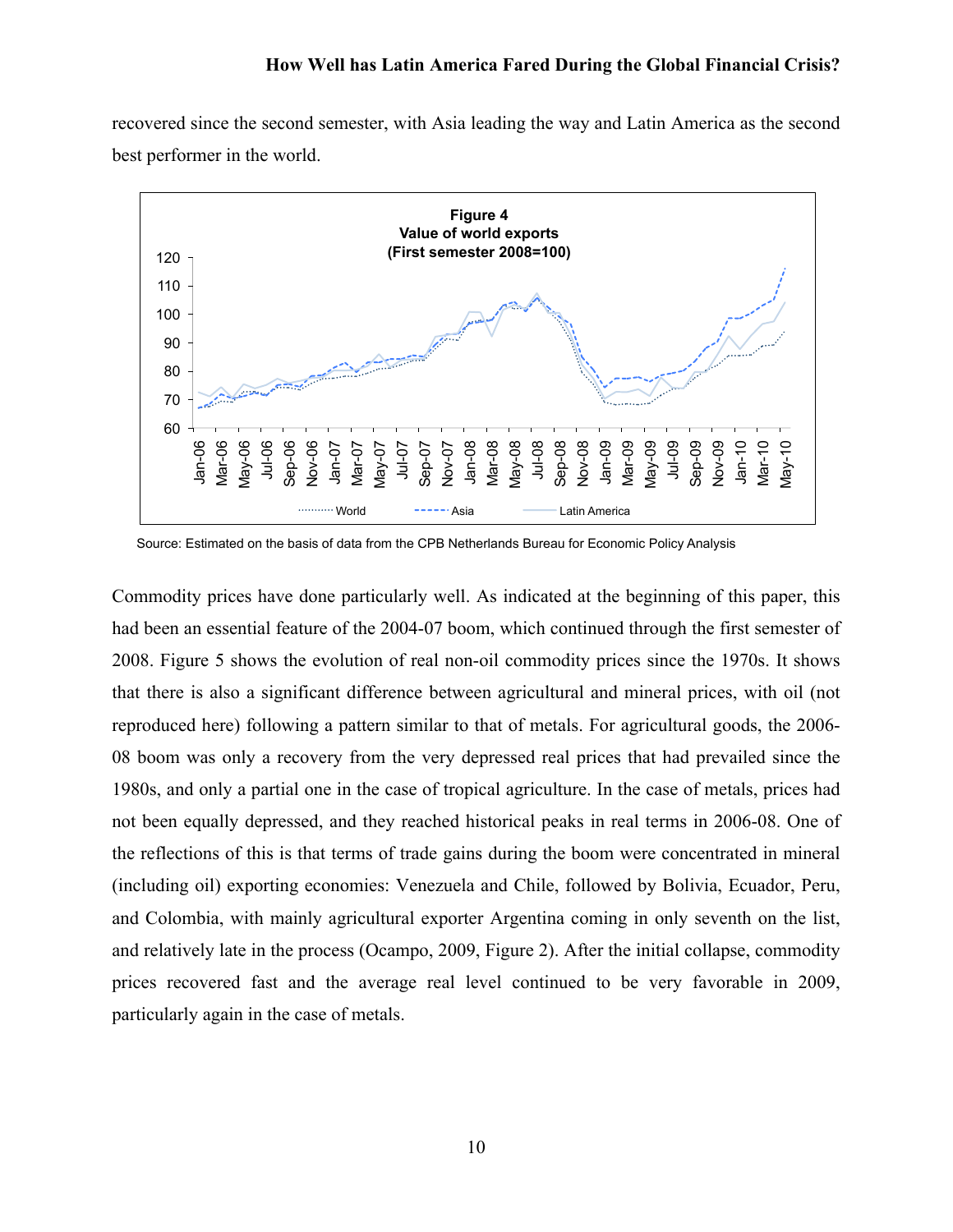

 Source: Ocampo and Parra (2010) and update on the basis of same methodology. Commodity prices are deflated by the Manufacturing Unit Value estimated by the World Bank.

The external shocks thus had very diverse effects. Commodity exporters were placed in a favorable situation relative to manufacturing exporters and those countries dependent on remittances. This explains large part of the diverse effects of the crisis throughout Latin America, particularly its "north-south" pattern. Financial events explain the chronology: a strong initial shock followed by fairly rapid recovery. But domestic factors also played an important role.

## **II. Domestic Resilience and Policy Responses**

The need to adopt countercyclical macroeconomic policies in response to adverse shock crisis generated an initial worldwide consensus during the recent crisis, which has been followed by an increasing divergence of views of how to combine it with fiscal sustainability. This is reflected in the fact that the word "countercyclical," which had been eradicated or at least marginalized from the lexicon of mainstream economics in recent decades, came back with force. It served also to frame the global macroeconomic response by the Group of 20 as well as multilateral financial institutions—both the International Monetary Fund (IMF) as well as the multilateral development banks. In the case of the IMF, it led to the doubling of all credit lines, the creation of the flexible and precautionary credit lines as crisis prevention tools, and the capacity to use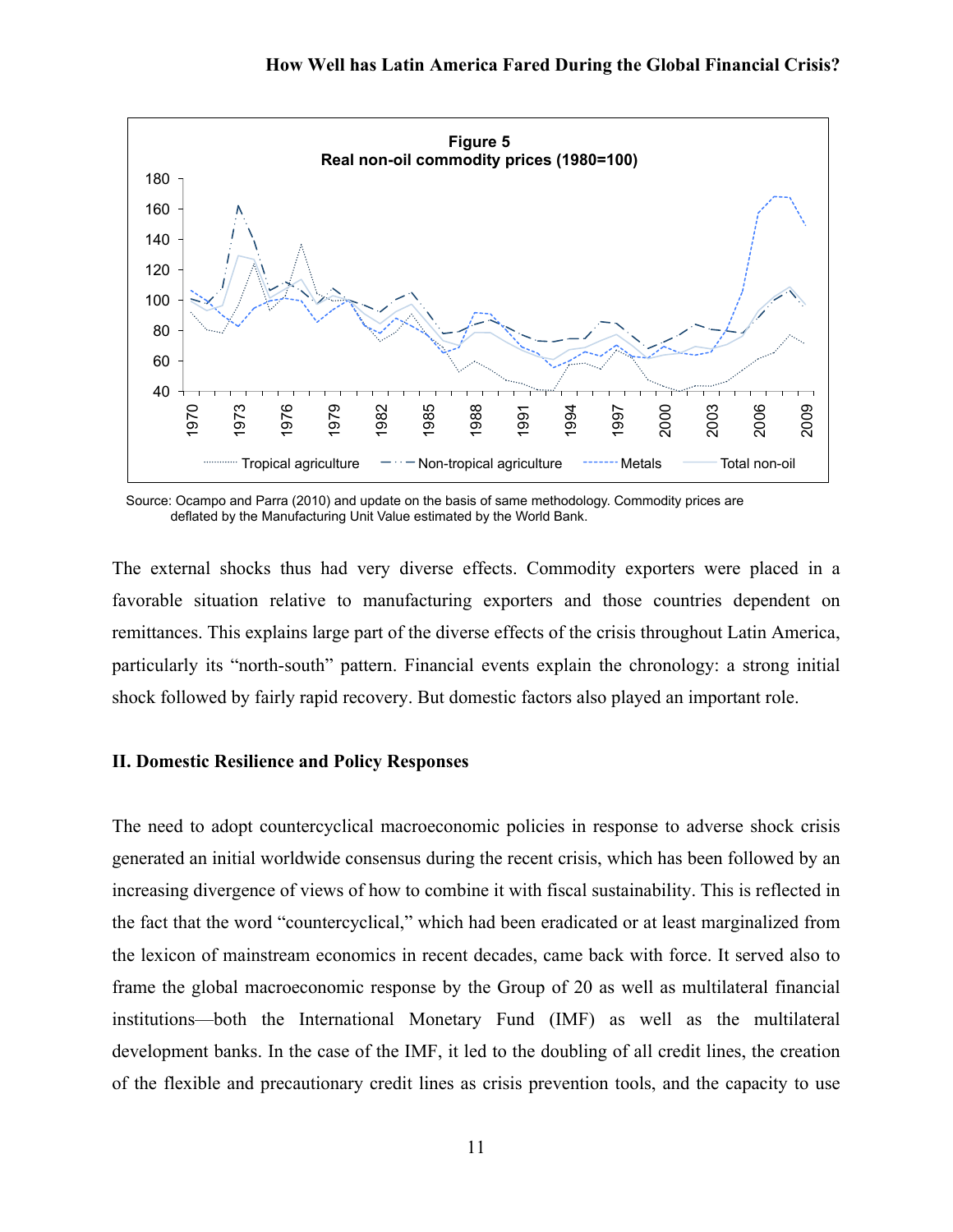other credit lines for that purpose. The multilateral development banks were capitalized and also responded by boosting their lending, explicitly recognizing that they play a countercyclical role. The U.S. Federal Reserve extended swaps to some emerging markets, particularly Brazil and Mexico in Latin America, and China did the same with Argentina.

Several Latin American countries also had more room to undertake countercyclical macroeconomic policies than in the past. The reasons why countries enjoyed this "policy space" remains, however, subject to debate, particularly on whether this phenomenon reflects "stronger policy frameworks"—understood by the IMF (2009, ch. III), among others, as the mix of inflation targeting, flexible exchange rates, fiscal sustainability, adequate public sector debt profiles, and sustainable current account deficits. We will refer to this paradigm as the "new orthodox policy framework." Major disagreements reflect diverse interpretations of what was achieved during the boom years in these areas. Alternative strategies emphasize the design of explicit *countercyclical* frameworks, the main purpose of which is to smooth out business cycles (i.e., *real* economic activity and employment) in the face of the procyclical capital flows that developing countries face (see Ocampo, Rada, and Taylor, 2009, ch. 7). In some cases, the new orthodox framework can help achieve countercyclical objectives, but in others it may not. Broader consensus exists on financial resilience associated with prudential regulation and supervision of domestic financial institutions.

The most important change took place during the recent crisis in the monetary area, where countries were able to avoid the initial spike in interest rates that were characteristic of previous crises (Garcia and Marfán, 2011). This came with a lag after the September 2008 global meltdown, due to the initial persistence of adverse trends in food prices that had led to an acceleration of inflation in most countries during the first semester of 2008. Among the economies that use central bank interest rates as a major policy instrument, Colombia started the process of reducing central bank interest rates in December 2008, but the most aggressive steps were taken by Chile during the first semester of 2009, followed by Colombia and Peru, with Brazil. Mexico was particularly reluctant to ease policy rates (see Figure 6). Note, however, that this does *not* reflect a consistent countercyclical policy by central banks through the recent business cycle because, with the exception of Colombia, they did not take steps to cool the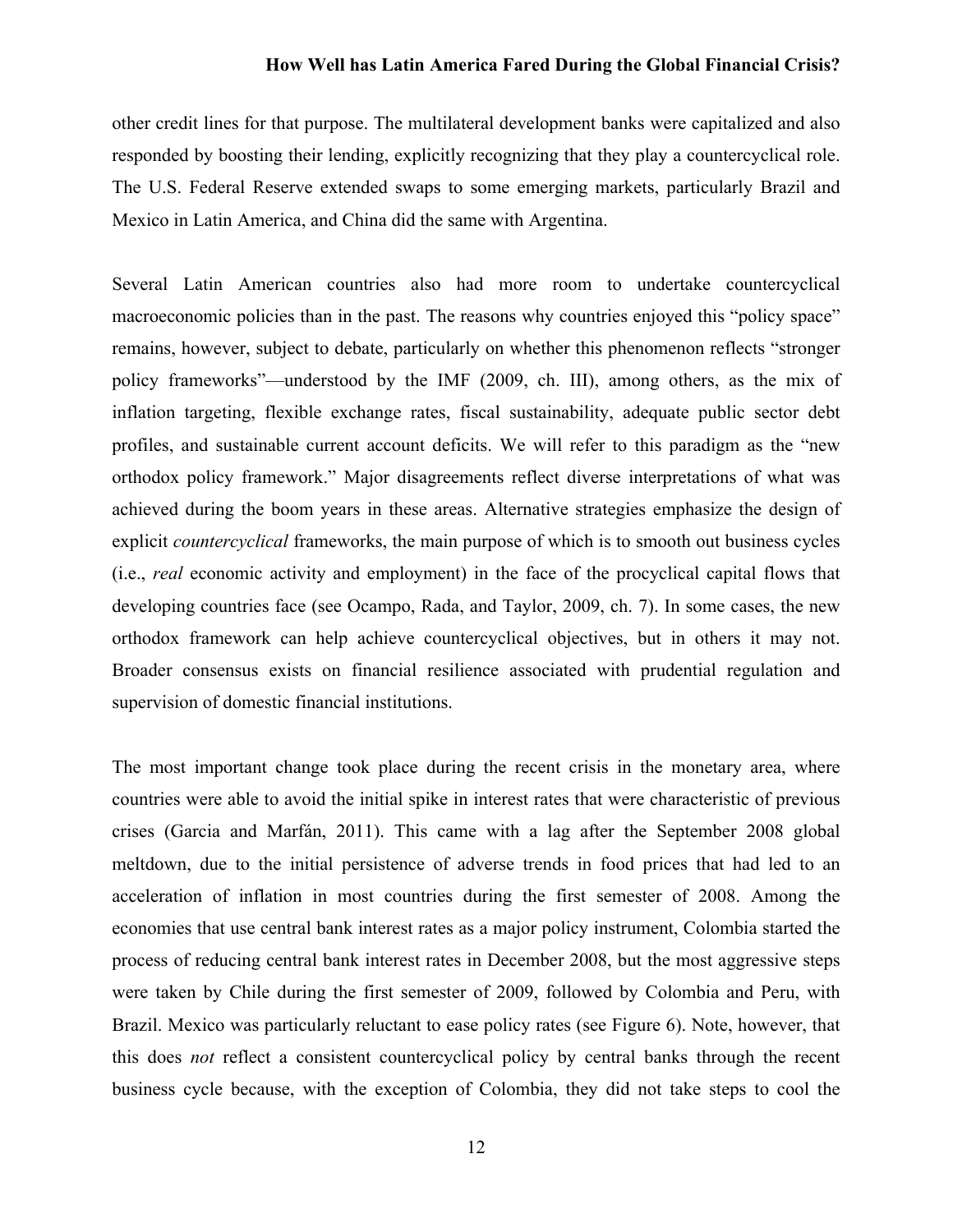economy during the boom years, with interest rate hikes coming rather late in the process (only when the food price shock hit). One major issue is, in fact, associated with the biases introduced by focusing exclusively (or primarily) on inflation targets, as exchange rate appreciation during booms helps achieve low inflation rates despite booming domestic demand, with the current account of the balance of payments deteriorating to absorb excess domestic demand.



Source: ECLAC

There were other expansionary monetary and credit policies adopted during the crisis, including the reduction in reserve requirements, reversing increases that had taken place during the period of acceleration of inflation, and the creation of some central bank credit lines. Quite contrary to the new orthodox framework, they also included the use of public sector banks as an active instrument to increase domestic lending. This policy, which was at the core of Chinese and Indian countercyclical policies, was used by several Latin American countries, but only had a major impact in Brazil, due to the significant share of public sector banks in that country. Brazil aside, credit did not experience an early recovery, indicating that the effects of expansionary monetary policies were rather muted.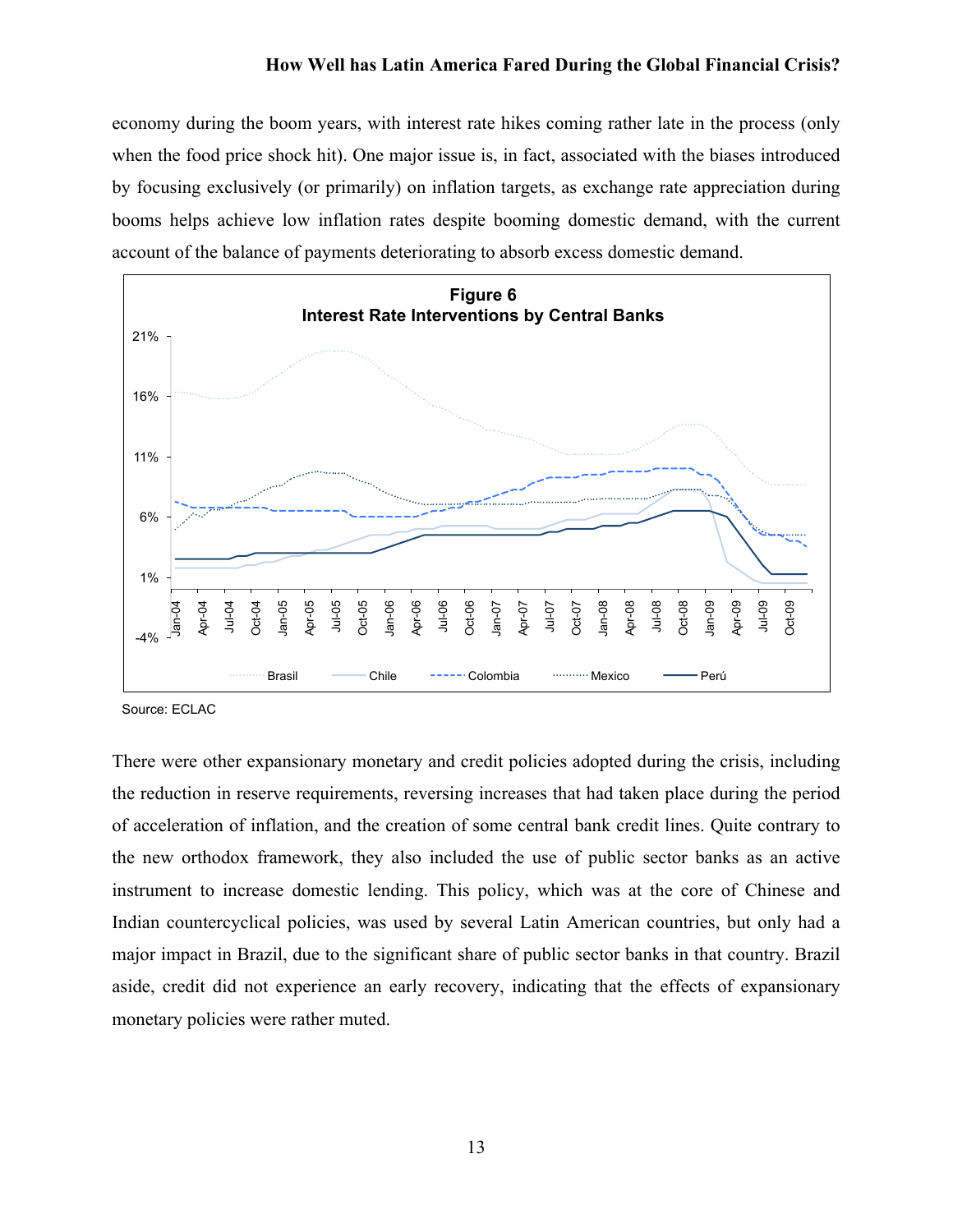Equally as important, Latin America was able to avoid domestic financial crises, an inevitable feature of previous events of this sort. Strong prudential regulations were part of the story, though they did not include countercyclical prudential regulations, a topic that had been in the agenda for several years, thanks to their adoption by Spain. They did include, however, attempts to reduce dollarization in countries with a large share of domestic assets and liabilities in foreign currency, or to manage the additional risks that they generate. Peru and Uruguay were important examples in this regard, and Bolivia was also able to reduce dollarization of domestic public sector debt. Low dependence of bank financing on external funds was also important, with Chile as a somewhat less successful story in this regard (ECLAC, 2009).

In terms of foreign exchange, there have been diverse strategies, but none belong to the orthodox standard of clean exchange rate flexibility. Among the large economies, Brazil, Chile, Colombia, Peru, and Mexico were successful in absorbing part of the initial shock through exchange rate flexibility; they all experienced, in turn, appreciation since the second quarter of 2009, when international capital markets started to come back, indeed as a torrent. However, none of these economies followed a clean flexible exchange rate policy, but rather a pragmatic mix of exchange rate flexibility and active foreign exchange interventions and, more generally, reserve management (and also, in the case of Chile, fiscal stabilization funds). Peru intervened more heavily in the foreign exchange market and was successful in smoothing exchange rate volatility, whereas Brazil and Colombia experienced particularly volatile exchange rates (IMF, 2010b, ch. 2). This pattern also prevailed in these two countries during the boom years (Ocampo, 2007). One exception from large interventions in foreign exchange markets during the boom years was Mexico, but it joined the club during the crisis. Aside from these cases, there was a diverse set of experiences, which include dollarization (Ecuador, El Salvador, and Panama), crawling pegs of different sort (Argentina, Bolivia, and Costa Rica), and other "intermediate" regimes. The only country that has faced significant problems in exchange rate management has been Venezuela, which has used exchange rate policies that are reminiscent of past, now largely-abandoned, Latin American policies—multiple exchange rates, with a significant overvaluation of a basic fixed rate (which was insufficiently devalued in January 2010).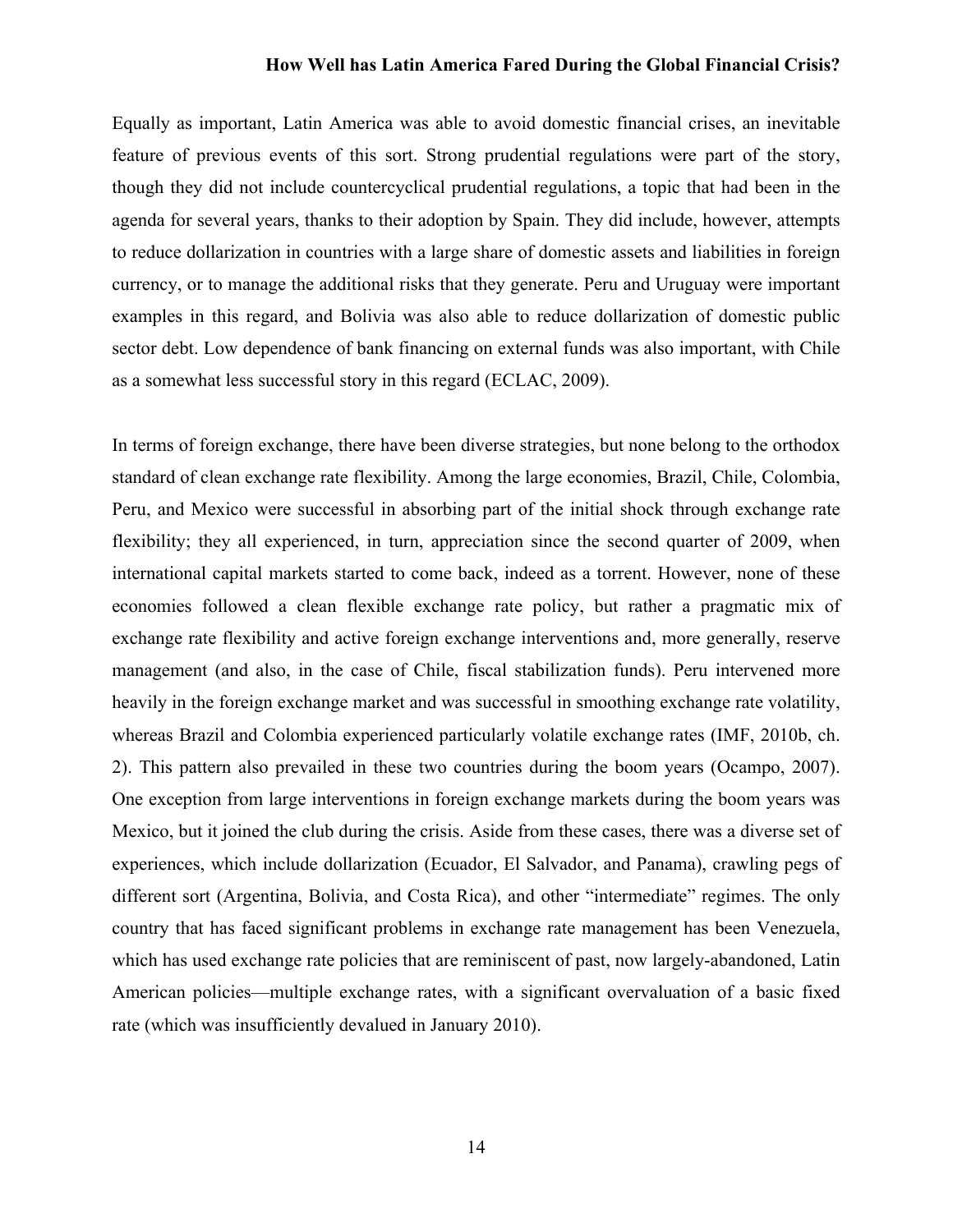In any case, orthodox exchange rate flexibility is no panacea, as it can generate significant instability in real exchange rates, and thus in the basic relative price indicator that tradable sectors face. It may, therefore, discourage investment in those sectors and negatively affect growth (see Frenkel and Rapetti, 2010). Furthermore, in the face of procyclical capital flows, it is very rational, as a prudential policy, to absorb floods of foreign capital during booms as additional foreign exchange reserves. It is also now widely recognized that this self insurance against crises can have a stabilizing effect, even in economies that manage relatively flexible exchange rate regimes, and give countercyclical monetary and fiscal policies room to maneuver. This is what most central banks in the developing world, including those from Latin America, have done during the peak periods of booming capital flows: the second half of 2006 and the first of 2007, the first half of 2008, and since mid-2009. In this sense, intermediate foreign exchange regimes are friendlier with countercyclical policies than orthodox exchange rate flexibility.

Interventions in foreign exchange markets can be mixed with some capital account regulations. The IMF itself has recognized their virtue as a prudential tool during periods of booming inflows (Ostry et al., 2010), a policy long recommended by the defenders of countercyclical macroeconomic policies (Ocampo, 2003; Marfán, 2005; Ffrench-Davis, 2008). Colombia applied some interventions during the boom years, and Brazil introduced a tax on some debt and equity inflows in 2009, but both were too moderate to have a significant effect in the face of large incentives for carry trade and other capital inflows generated by strong appreciation pressures in both countries. Brazil tripled its tax on inflows in October 2010; this decision may enhance its impact.

There is a consensus on two factors that also helped improve the room for countercyclical policies. The first was the broader use of domestic bond markets to finance governments and increasingly, though less so, the corporate sectors. This significantly reduces public sector foreign exchange risks, which lead to significant increases in public sector debt ratios during crises as exchange rates depreciate. The second factor was the reduction in external debts, which had continued to be high up to the early 2000s. This, together with foreign exchange reserve accumulation led to the improvement in external balance sheets, which should be signaled as the major advance during the boom years (Ocampo, 2007). The Heavily Indebted Poor Countries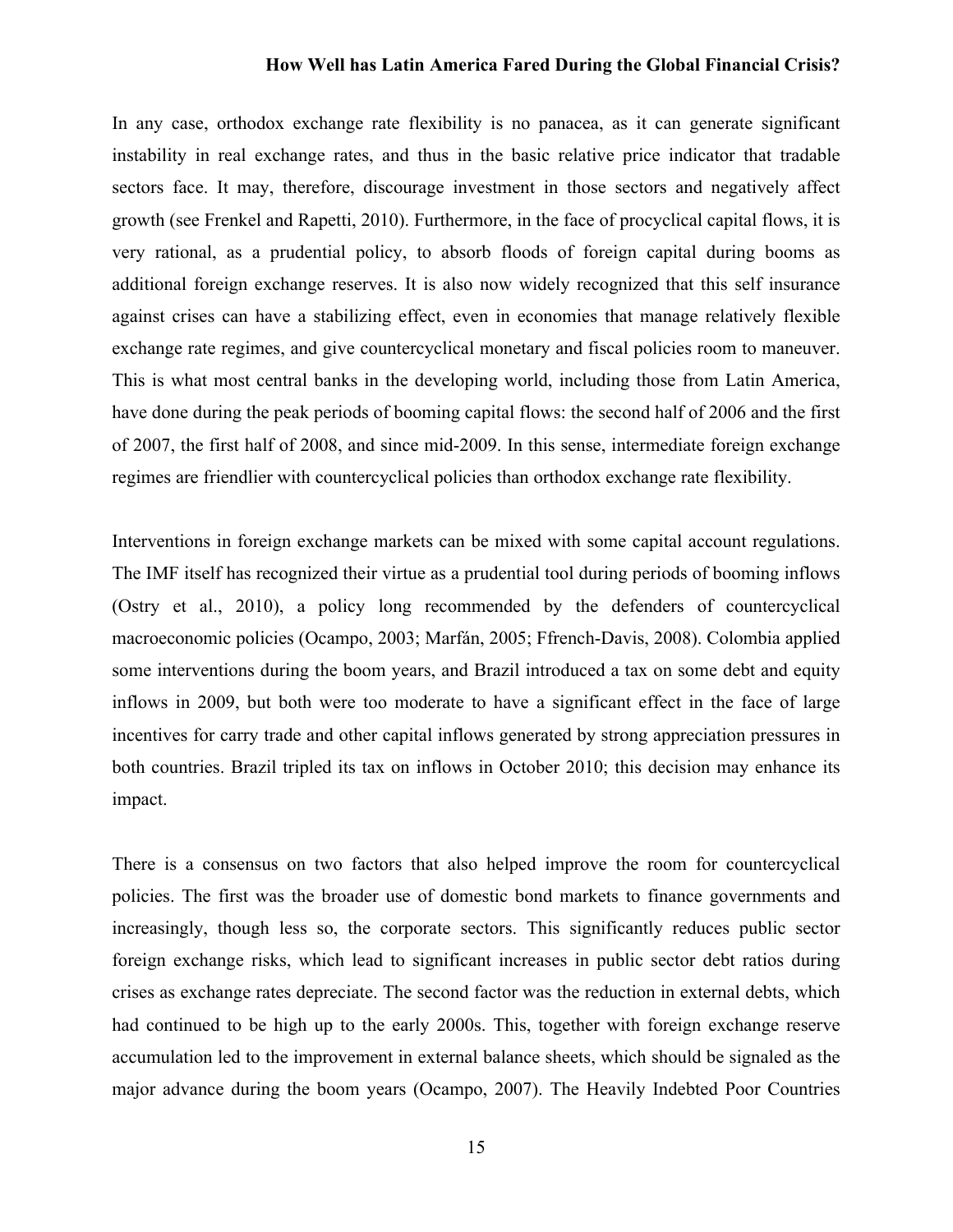(HIPC) initiative supported debt reduction for the lower income countries in the region, as did the Argentina-led renegotiation of its debt after its 2001-02 crisis. As Figure 7 indicates, the external debt, both in gross terms and net of foreign exchange reserves, were still high in 2003, but then fell sharply. The net debt was only 5% of GDP in the latter case in 2008, and only increased moderately in 2009.



Source: Author estimates on the basis of ECLAC data

To what extent was this outcome a reflection of prudent aggregate demand management, as reflected in the current account surpluses that characterized the boom years? For most countries, the answer is clearly negative. Improvements in current accounts were essentially the result of booming terms of trade. As Figure 8 indicates, when the effect of terms of trade are netted out, there was a sharp deterioration of the current account to levels that by 2008 were significantly higher than prior to the previous crisis. Furthermore, this was the pattern in most countries, with only a few exceptions: Argentina, Bolivia, and Uruguay (Ocampo, 2009, Table 6). Thus, the unusual current account surpluses during the boom years were *not* the result of prudent balance of payments or aggregate demand policies. Rather, Latin America essentially spent—and by 2008 started to overspend—its booming commodity foreign exchange revenues. In this regard, an important adjustment took place in 2009, equivalent to about two percentage points of GDP.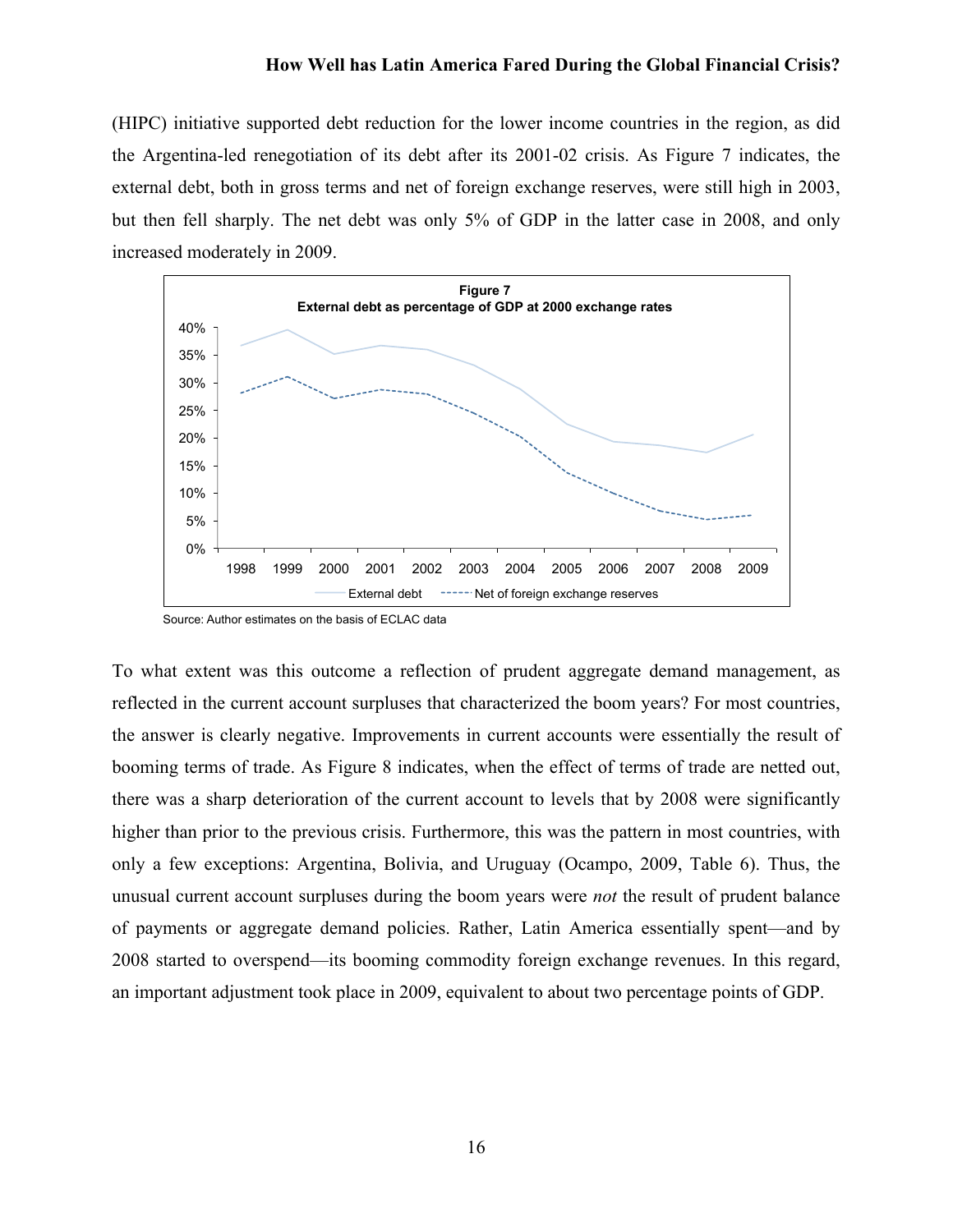

Source: Author estimates on the basis of ECLAC data

The fiscal story is a similar one. To start, fiscal prudence has been a feature of Latin America since the 1990s or even the late 1980s—*not* a new feature brought up during the 2004-08 boom—and, in this sense, it is really a legacy of the debt crisis. As Figure 9 indicates, average fiscal imbalances have been moderate for the past two decades, with a cyclical pattern that may be described as essentially procyclical with some lags. During booms, spending responds with a lag to rising revenues, thus generating highly procyclical policies at the end of the boom. This had been the pattern at the end of the expansion of the 1990s, and was even more so in 2007-08, when real primary spending growth was running at an (unweighted) average of more than  $10\%$ in real terms. In countries whose public sector revenues heavily depend directly or indirectly on natural resources, booming commodity prices were also reflected in rapidly rising fiscal revenues. During the first year after the crisis, spending dynamics maintained the boom pattern (with some moderation), generating, together with falling revenues, an increase in the public sector deficit that has countercyclical effects. If the crisis continues, as it did in the late 1990s, rising deficits and debts will soon lead to a procyclical policy aimed at correcting fiscal imbalances.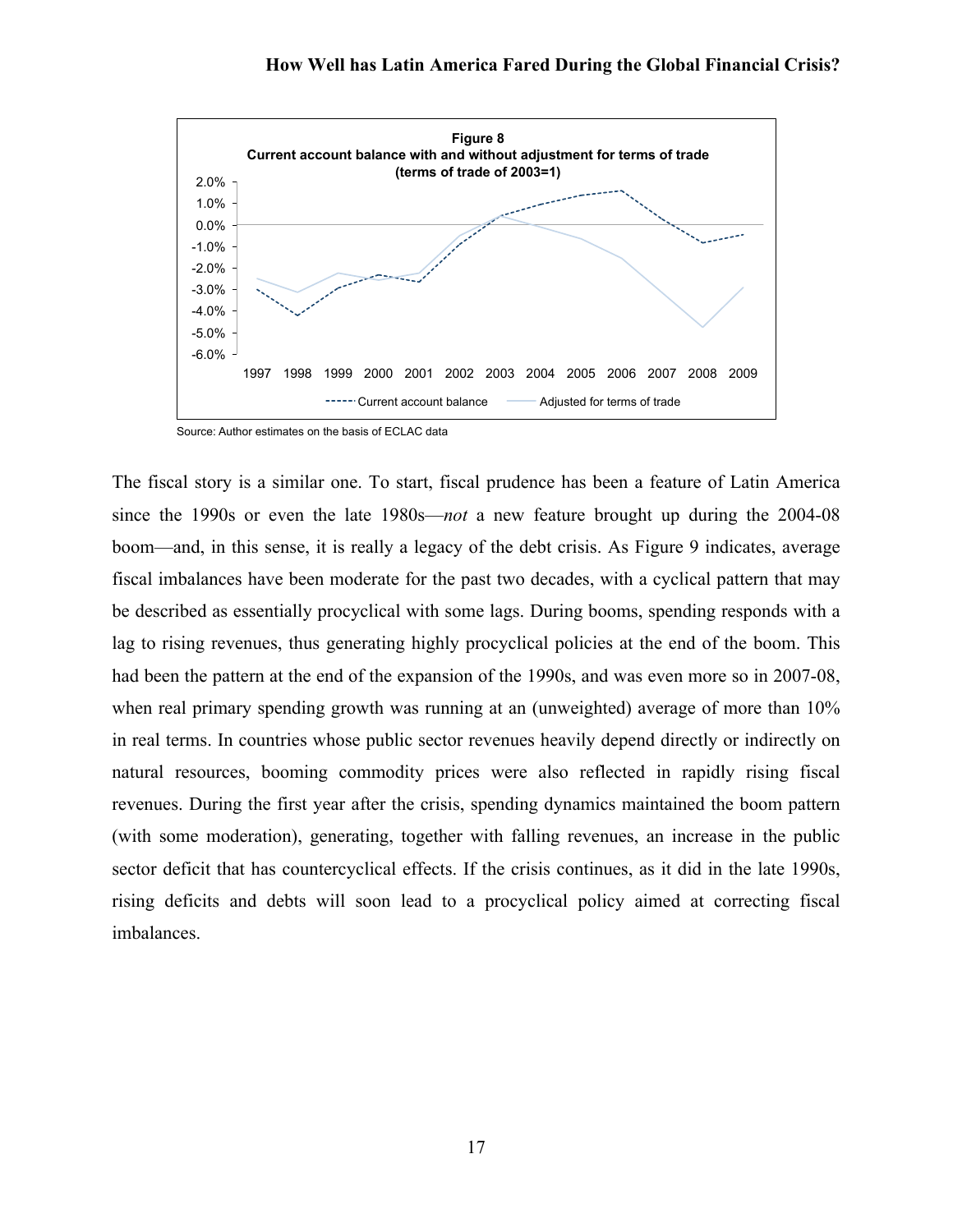

**Figure 9 Central government finances (% of GDP, simple averages)**

Source: Author estimates on the basis of ECLAC data

This initial countercyclical fiscal effect of fiscal policy was a feature of 2009, but also of 1998, as Figure 9 indicates. The effect was stronger in 2009 due to the sharper recession, which severely affected fiscal revenues, including those from natural resources, and through the steep rise in primary spending as a proportion of GDP, which reflected continued growth in spending but also the reduction of GDP. Real primary public sector spending actually fell to 6.6% from an average of 8.1% during the boom and, as already noticed, more than 10% in 2007-08. There were also a few countercyclical tax cuts adopted in particular by Argentina, Brazil, and Chile (all under 1% of GDP) (ECLAC, 2010b, Figure I.28).

The perception that fiscal policy continued to be procyclical during the 2004-08 boom for most countries coincides with the evaluations of IDB (2008), IMF (2009, ch. IV), and Ocampo (2009). This reflects a diverse set of country experiences. Table 1 presents a possible typology of the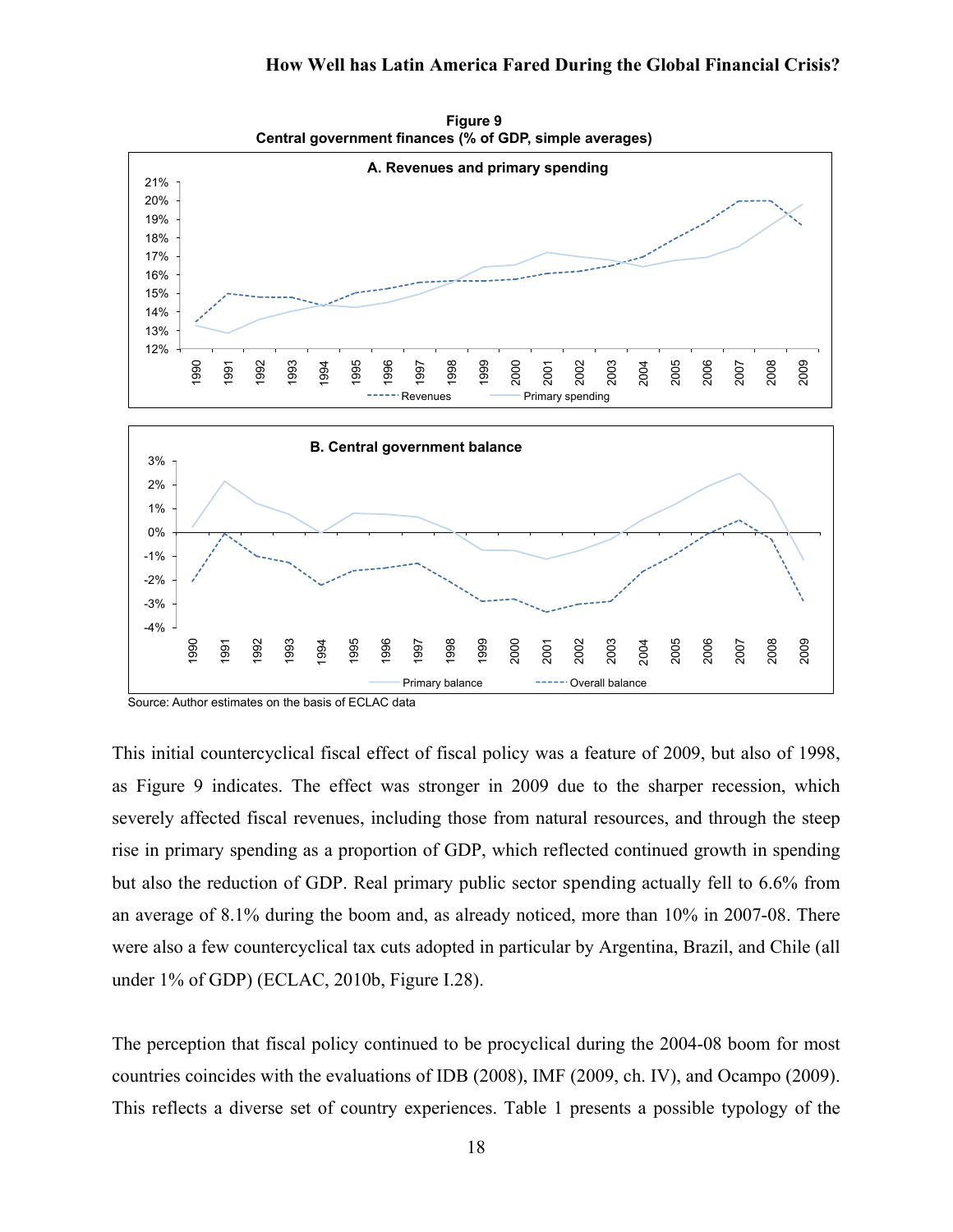performance of different Latin American countries during the recent cycle (boom and crisis). It classifies as countercyclical the fiscal policies of those countries that meet two criteria: (i) the elasticity of primary spending to GDP was less than one during the boom years, either in relation to GDP growth during those years or GDP growth since 1990; and (ii) real primary spending in 2009 was faster than during the boom years, or faster than the Latin American average in one case. According to these criteria, only one-third of the countries had countercyclical fiscal policies. Half of the countries can be characterized as having a procyclical policy: rapid growth of spending during the boom, followed by a slowdown—generally a sharp one—during the crisis. Finally, three countries had a procyclical fiscal policy during the boom and continued with rapid growth of spending during the crisis; these countries are characterized as having a persistent rapid growth of spending. According to some national evaluations (see Barbosa, 2010), Brazil should probably be placed in this category rather than that of a procyclical policy, which is where it is classified according to the data sources used to estimate Table 1. On average, according to this methodology, Latin America ran a moderately procyclical fiscal policy.

Wage policy, generally left aside from these analyses, should probably also be considered as a factor that had countercyclical effects during the recent crisis. The slowdown of food inflation had, by itself, a positive effect on real wages. But this was mixed with an active minimum wage policy in several countries. The joint effect of these two factors was an important increase in minimum wage policies in most countries (ECLAC, 2010b, Table A-26).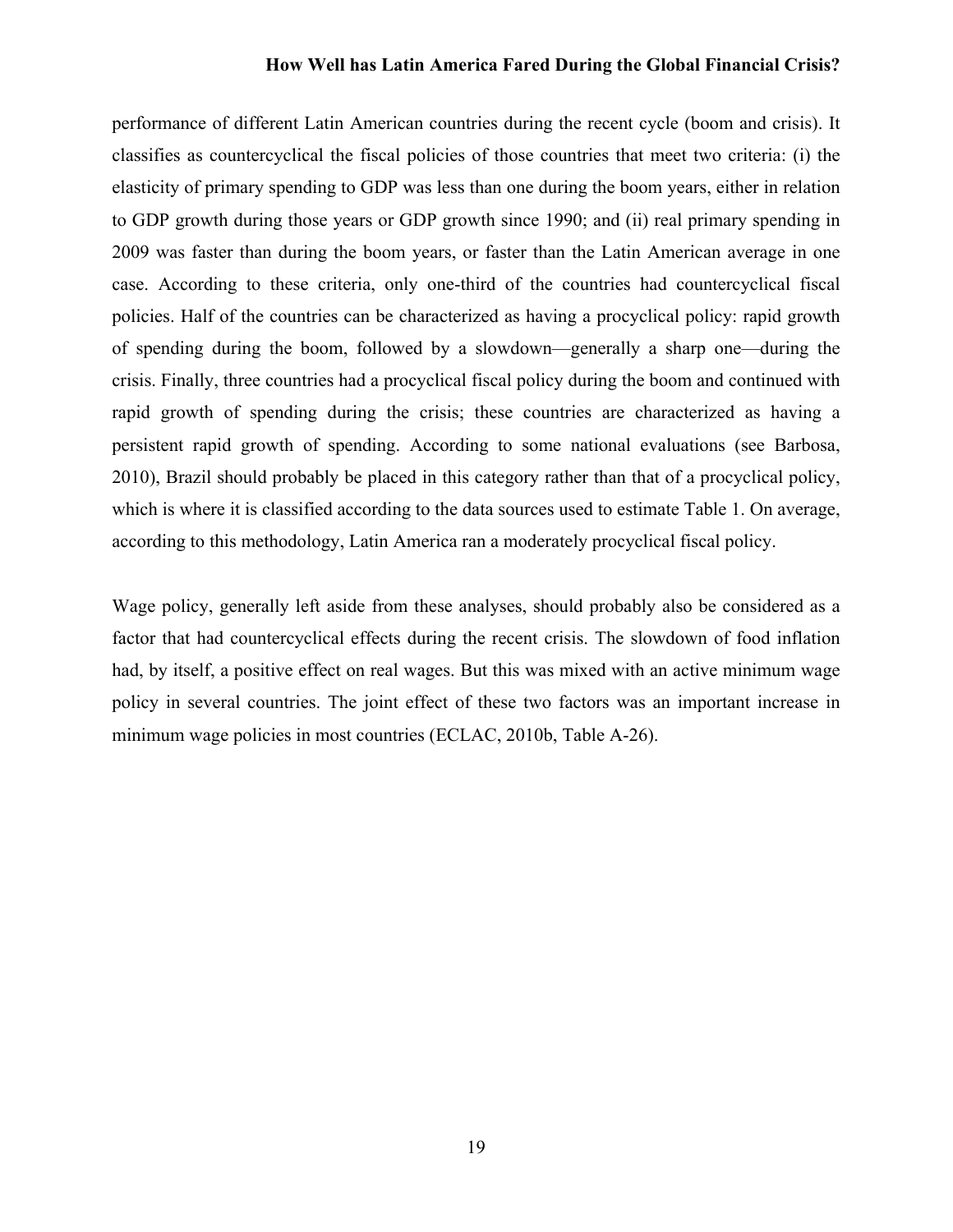|                                     |                                            | Table 1                                |         |                                                  |  |
|-------------------------------------|--------------------------------------------|----------------------------------------|---------|--------------------------------------------------|--|
|                                     | <b>Characterization of Fiscal Spending</b> |                                        |         |                                                  |  |
|                                     |                                            | Annual real growth<br>primary spending |         | Growth of spending 2004-08<br>vs. GDP growth in: |  |
|                                     |                                            |                                        |         |                                                  |  |
|                                     | 2004-08                                    | 2009                                   | 2004-08 | 1990-2008 1/                                     |  |
| Countercyclical                     |                                            |                                        |         |                                                  |  |
| Chile                               | 5.3%                                       | 14.8%                                  | 1.10    | 0.98                                             |  |
| El Salvador                         | 1.8%                                       | 9.1%                                   | 0.54    | 0.46                                             |  |
| Guatemala                           | 1.8%                                       | 6.4%                                   | 0.41    | 0.46                                             |  |
| Paraguay                            | 1.9%                                       | 28.7%                                  | 0.39    | 0.71                                             |  |
| Peru                                | 7.3%                                       | 12.7%                                  | 0.95    | 1.50                                             |  |
| Uruguay                             | 7.8%                                       | 7.4%                                   | 0.85    | 2.27                                             |  |
| Persistent rapid growth of spending |                                            |                                        |         |                                                  |  |
| Argentina                           | 12.1%                                      | 19.7%                                  | 1.44    | 2.92                                             |  |
| Colombia                            | 7.7%                                       | 10.9%                                  | 1.41    | 2.17                                             |  |
| Costa Rica                          | 7.4%                                       | 12.8%                                  | 1.27    | 1.46                                             |  |
| Procyclical                         |                                            |                                        |         |                                                  |  |
| <b>Bolivia</b>                      | 10.2%                                      | $-0.8%$                                | 2.11    | 2.66                                             |  |
| <b>Brasil</b>                       | 7.7%                                       | 3.0%                                   | 1.63    | 2.56                                             |  |
| Dominican R.                        | 11.6%                                      | $-13.3%$                               | 1.67    | 3.44                                             |  |
| Ecuador                             | 18.2%                                      | 5.6%                                   | 3.39    | 5.66                                             |  |
| Honduras                            | 7.8%                                       | 3.5%                                   | 1.33    | 1.92                                             |  |
| Mexico                              | 6.7%                                       | $-4.7%$                                | 1.97    | 2.25                                             |  |
| Nicaragua                           | 6.8%                                       | $-1.1%$                                | 1.71    | 2.05                                             |  |
| Panama                              | 11.2%                                      | 4.2%                                   | 1.21    | 1.95                                             |  |
| Venezuela                           | 12.0%                                      | $-1.0%$                                | 1.18    | 3.85                                             |  |

Average for LA 8.1% 6.6% 1.34 2.18

1/ 1997-2008 for Brazil and Dominican Republic

Source: Author estimates on the basis of ECLAC data

## **III. Policy Implications**

A basic implication of the preceding analysis is that the recent strength of the region is not entirely due to "stronger policy frameworks" and it is clearly not due to a broad-based shift of the region towards countercyclical macroeconomic policies. First, some of these outcomes were determined by favorable external factors, not only during the boom years but also during the crisis. Two factors stand out during the crisis: the rapid stabilization of international financial markets, thanks to massive action by industrial countries, and volatile, but relatively high, commodity prices, thanks to Chinese demand.

In terms of domestic macroeconomic policies, the evolution of the current account adjusted by terms of trade during the boom years reflects a macroeconomic policy that can be characterized as essentially procyclical, and this is also true of fiscal policy in most countries. So, the strength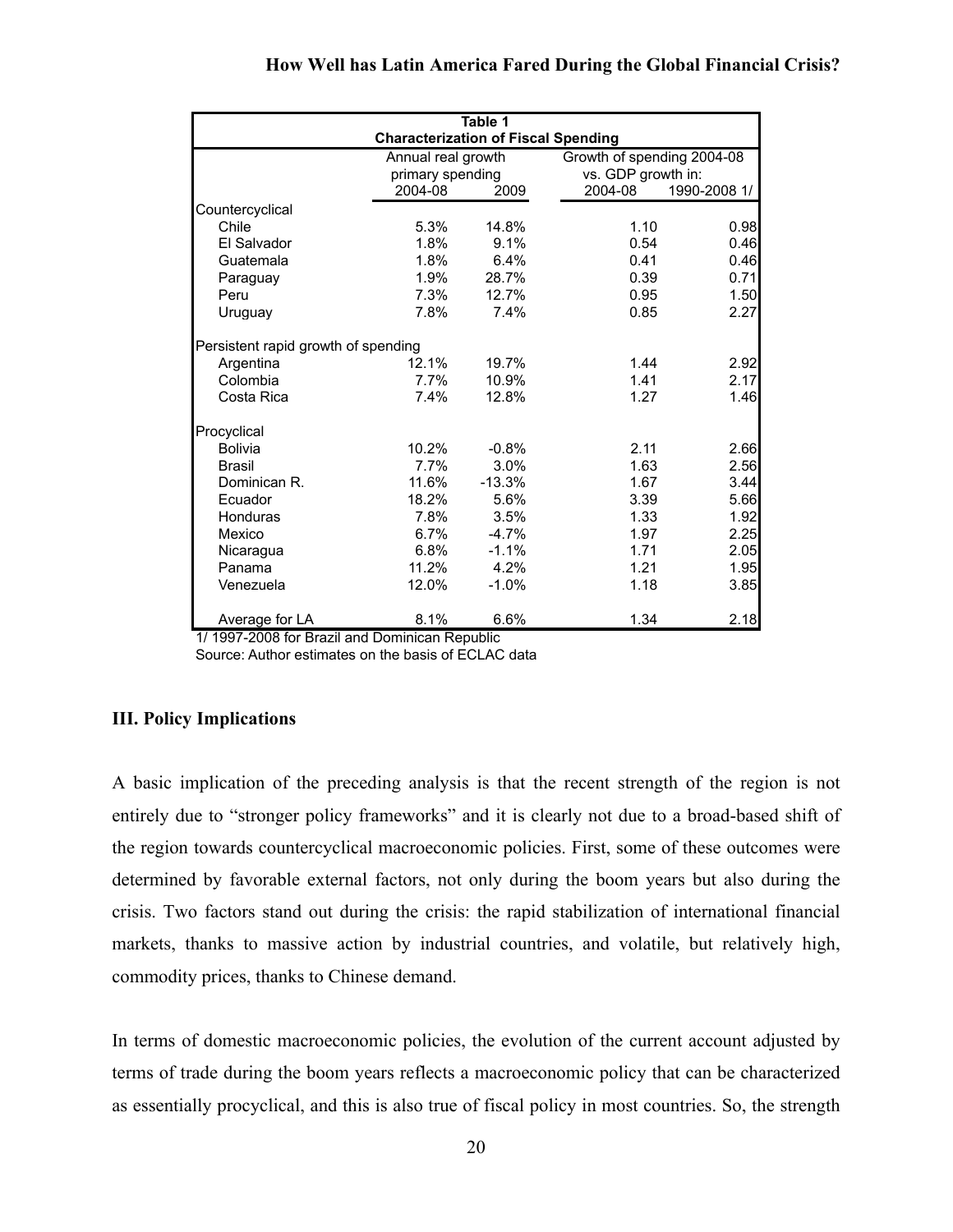of the balance of payments and the public sector account during the boom was more a result of high revenues rather than of macroeconomic moderation. Monetary policy was indeed countercyclical during the crisis, but not so in most countries during the boom. So, rather than being associated with a commitment to countercyclical macroeconomic policies, the strength of the region as the global financial crisis hit was associated with *improved external balance sheets facilitated by an exceptional external boom*, which was reflected in moderate external indebtedness by the public sector and increased foreign exchange reserves. Domestic financial policies also had positive effects, particularly strong prudential regulation—though with the countercyclical focus still absent—promotion of domestic bond markets, limited dependence of most banking systems on external funding, and reduced dollarization in some countries.

The internalization of inflation as a major policy objective is also a significant step forward in a region that lived through several hyperinflations and a period of generalized moderate or high inflation, particularly in the 1980s. Whether inflation targeting is the clue to this outcome is more debatable. Indeed, the experience during the boom years indicates that inflation targeting may actually limit central banks actions if a rapid expansion in domestic demand is not reflected in rising inflation, essentially because this is accompanied by exchange rate appreciation and a deterioration of the current account of the balance of payments. The crisis has also made clear that concentrating the focus of central banks on inflation is suboptimal. In industrial countries, central banks have been more concerned in recent years with economic recovery and domestic financial stability, which have thus been recognized implicitly, and sometimes explicitly, as central policy objectives of these institutions.

In developing countries, central banks should also focus on guaranteeing relatively stable and competitive exchange rates. As we have seen, few central banks follow orthodox flexible exchange rate regimes. This deviation from the orthodox is actually fortunate, as it helps to absorb excess capital inflows during boom years as a precautionary policy that enhances the maneuvering room for countercyclical monetary and fiscal policies during the downswing (the self-insurance function), and helps avoid the adverse effects on growth of volatile and uncompetitive exchange rates. In this regard, central bank interventions in foreign exchange markets have been, if anything, less than optimal in several countries of the region. Capital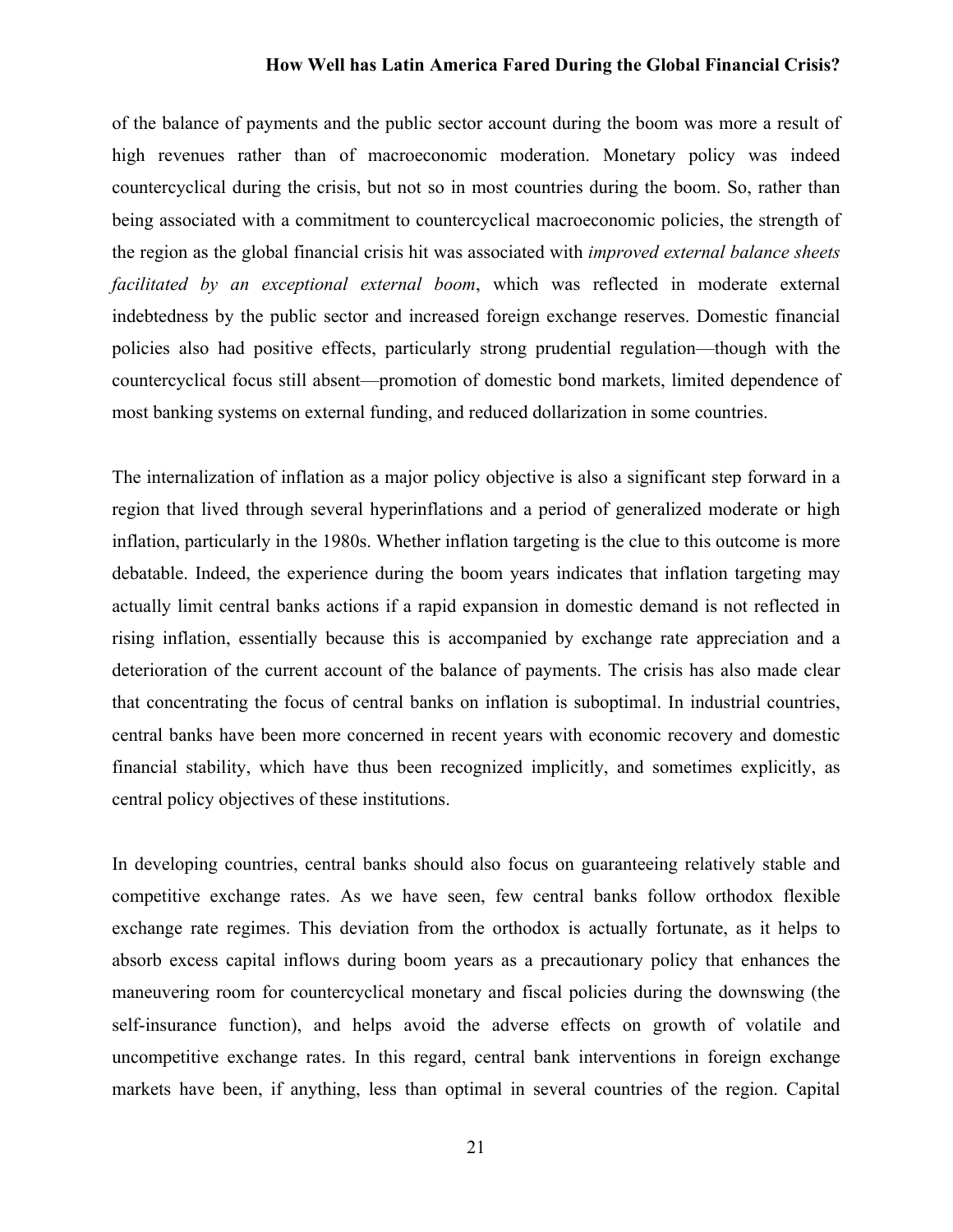account regulations can also play a useful role as a way of moderating the macroeconomic effects of booming capital inflows, but have been used in a rather limited way. They could be more broadly used.

The experience of Latin America, as other parts of the world, during recent decades implies, in short, that central bank should have multiple objectives. The complexity that multiple objectives generate certainly makes central bank management more difficult, but this may be, after all, what a "stronger policy framework" means—not the new orthodox focus on inflation targeting and flexible exchange rates. This should be mixed with countercyclical fiscal rules, a fortunate emphasis in current policy debates, for which Chile has been so far the only example before the current crisis (Ffrench-Davis, 2010). And the approach should continue to be mixed with positive domestic financial policies, including countercyclical prudential regulation. Overall, this policy mix leans much more to the countercyclical, rather than the orthodox policy paradigm. The latter should continue to be subject to significant revisions.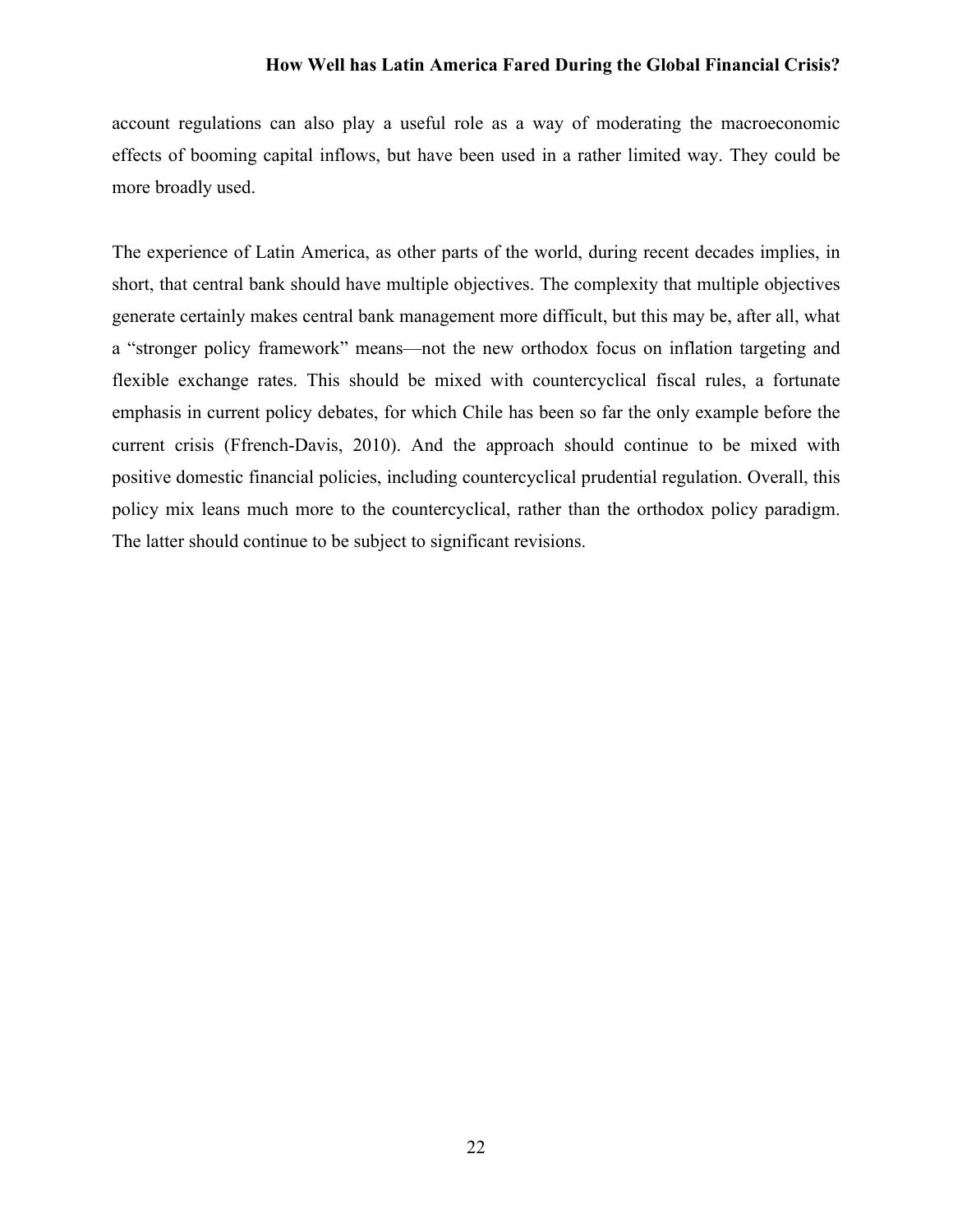## **References**

- Barbosa, Nelson. 2010. "Countercyclical Policies in Brazil: 2008-09." *Journal of Globalization and Development*, Vol. 1, Issue 1, Article 13.
- Cornia, G. A. 2010. "Income Distribution under Latin America's Center-Left Regimes." *Journal of Human Development and Capabilities*, February.
- ECLAC (United Nations Economic Commission for Latin America and the Caribbean). 2009. *Balance preliminar de las economías de América Latina y el Caribe*. Santiago.
- \_\_\_\_. 2010a. *International trade in Latin America and the Caribbean 2009: Crisis and Recovery*. Updated version, May.
- \_\_\_\_. 2010b. *Estudio económico de América Latina y el Caribe, 2009-2010*. Santiago, July.
- \_\_\_\_. 2010c. *Capital flows to Latin America: Recent developments.* Washington, October 29.
- Ffrench-Davis, Ricardo. 2008. "From financieristic to real macroeconomics: Seeking development convergence in emerging economies." Working paper 44, Commission on Growth and Development, December.
- \_\_\_\_. 2010. "Latin America: The Structural Fiscal Balance Policy in Chile: A Move Toward Countercyclical Macroeconomics." *Journal of Globalization and Development*, Vol. 1, Issue 1, Article 14.
- Frenkel, Roberto and Martin Rapetti. 2010. "Economic Development and the International Financial System." Chapter 14 in *Time for a Visible Hand: Lessons from the 2009 World Financial Crisis*, edited by Stephany Griffith-Jones, José Antonio Ocampo, and Joseph E. Stiglitz. New York: Oxford University Press.
- García, Pablo and Manuel Marfán. 2011. "Monetary policy in Latin America: Performance under crisis and the challenges of exuberance." Chapter 9 in *Handbook of Latin American economics*, edited by José Antonio Ocampo and Jaime Ros. New York: Oxford University Press, forthcoming.
- IDB (Inter-American Development Bank). 2008. *All that Glitters May Not be Gold: Assessing Latin America´s Recent Macroeconomic Performance*. Washington, D.C., April.
- IDB/MIF (Multilateral Investment Fund). 2010. *Las remesas en América Latina y el Caribe durante el 2009: Los efectos de la crisis financiera global*. www.iadb.org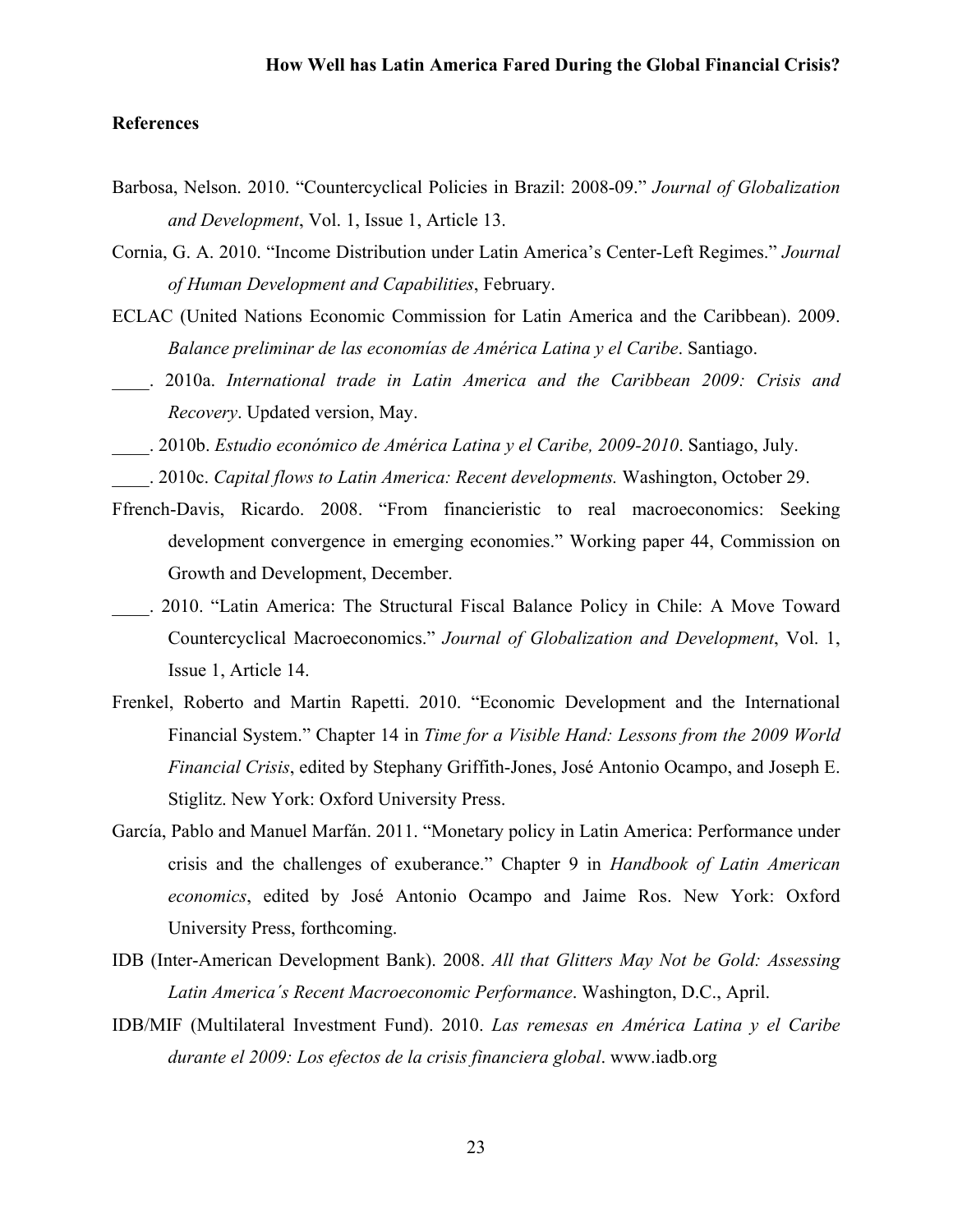- IMF (International Monetary Fund). 2009. *Regional Economic Outlook, Western Hemisphere: Crisis averted–What is next?* Washington, D.C., October.
- \_\_\_\_. 2010a. *Regional Economic Outlook, Western Hemisphere: Taking advantage of tailwinds*. Washington, D.C., May.
- \_\_\_\_. 2010b. *Regional Economic Outlook, Western Hemisphere: Heating up in the South, Cooler in the North,* October.
- Izquierdo, Alejandro, Randall Romero, and Ernesto Talvi. 2008. "Booms and Busts in Latin America: The Role of External Factors." Working paper 631, Inter-American Development Bank Research Department, Washington, D.C., February.
- JPMorgan. 2008. "Determinants of Mexico's remittances from the U.S." *Global Data Watch*, October 17.
- Marfán, Manuel. 2005. "Fiscal Policy, Efficacy and Private Deficits: A Macroeconomic Approach." In *Beyond Reforms: Structural Dynamics and Macroeconomic Vulnerability,*  edited by José Antonio Ocampo. Palo Alto: Stanford University Press and ECLAC.
- Ocampo, José Antonio. 2003. "Capital Account and Counter-cyclical Prudential Regulations in Developing Countries." In *From Capital Surges to Drought: Seeking Stability for Emerging Economies*, edited by Ricardo Ffrench-Davis and Stephany Griffith-Jones. Basingstoke, U.K.: Palgrave Macmillan.
- \_\_\_\_. 2007. "The Macroeconomics of the Latin American Economic Boom." *CEPAL Review,* No. 93, December.
- \_\_\_\_. 2009. "Latin America and the Global Financial Crisis." *Cambridge Journal of Economics*, Vol. 33, No. 4, July.
- \_\_\_\_, Codrina Rada, and Lance Taylor. 2009. *Growth and Policy in Developing Countries: A Structuralist Approach*. New York: Columbia University Press.
- \_\_\_\_, and Mariángela Parra. 2010. "The Terms of Trade for Commodities since the Mid-Nineteenth Century." *Journal of Iberian and Latin American Economic History/Revista de Historia Económica*, Vol. 28, Issue 1, March.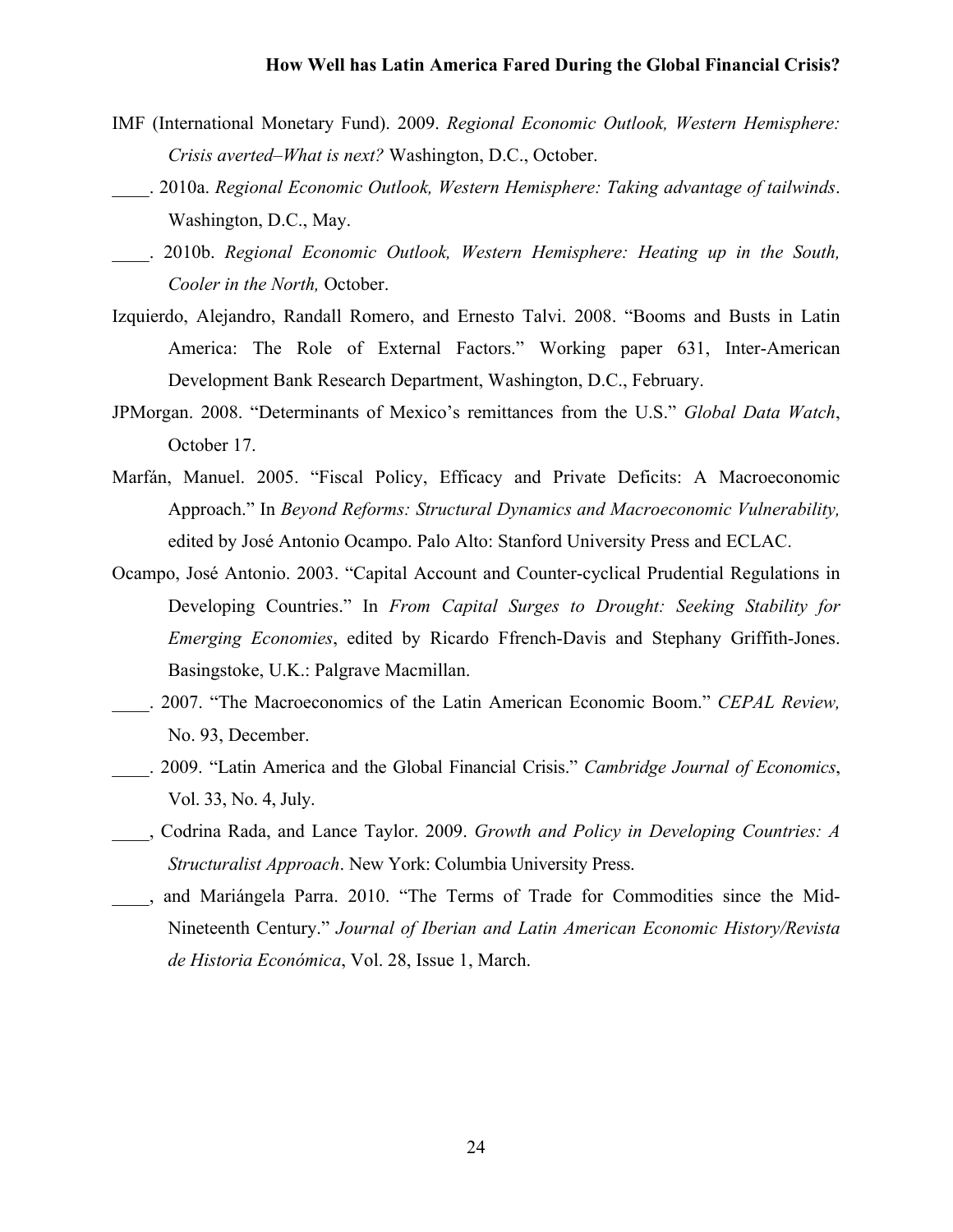- \_\_\_\_, Stephany Griffith-Jones, Akbar Noman, Ariane Ortiz, Juliana Vallejo, and Judith Tyson. 2010. "The Great Recession and the Developing World." Document prepared for the conference on "Development Cooperation in Times of Crisis and on Achieving the MDGs," organized by the Spanish Presidency of the European Union, Madrid, June. www.policydialogue.org
- Ostry, Jonathan D., Atish R. Ghosh, Karl Habermeir, Marcos Chamon, Mahvash S. Qureshi, and Dennis D. S. Reinhardt. 2010. "Capital Inflows: The Role of Controls." IMF Staff Position Note SPN/10/04, February 19. www.imf.org

United Nations. 2010. *World Economic Situation and Prospects 2010*, New York, January.